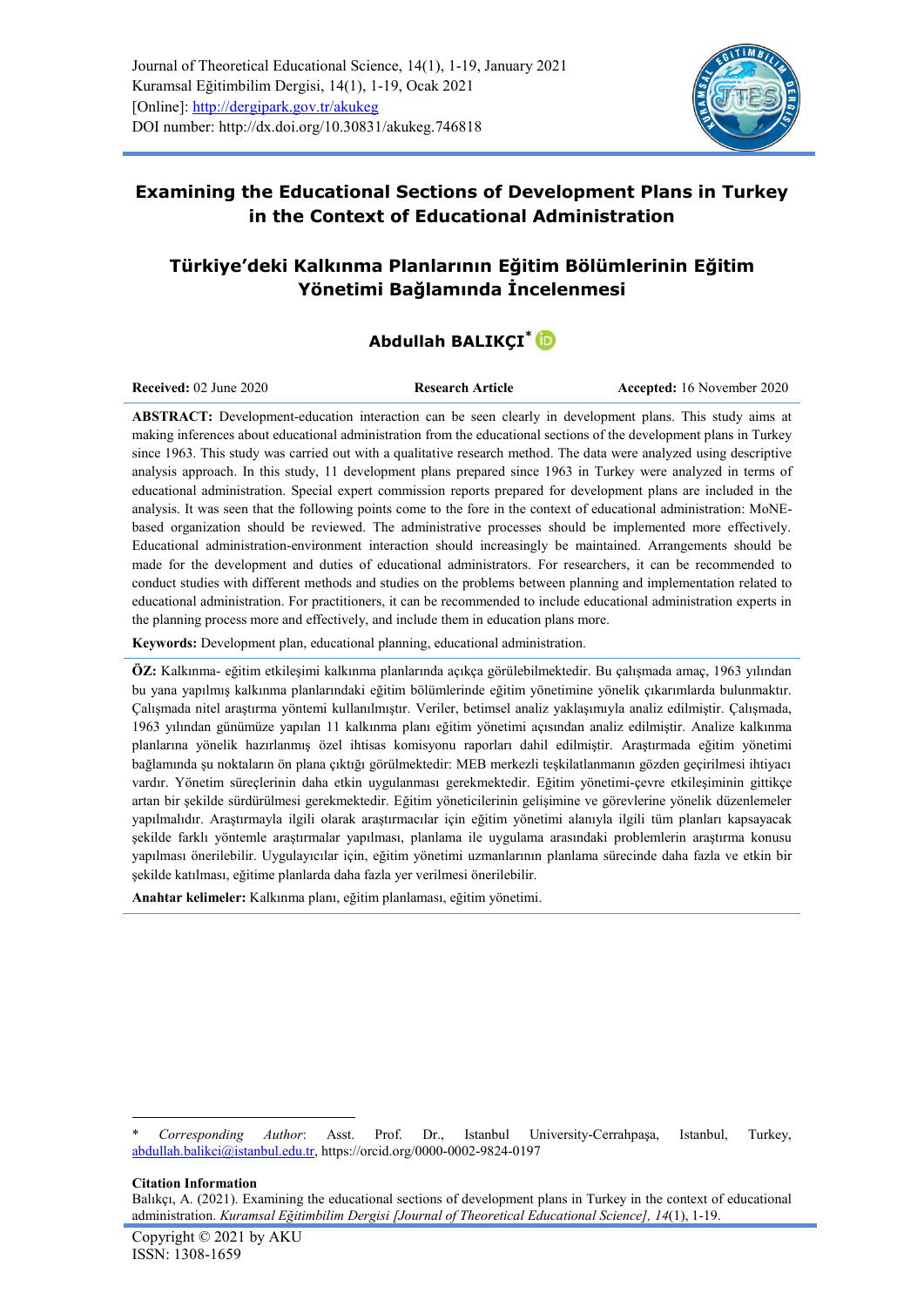It is suggested that planning should include the decisions regarding the regulations to be made for the future (Koçel, 2001). Due to this relationship, countries are preparing their development plans. Development is expected in various domains of society (social, political, and economic, etc.). Social and individual gains can emerge with the realization of these expectations. These gains have a social dimension as well as the economic, environmental, and educational dimensions. Achieving and maintaining gains benefit from the concept of sustainable development today (Directorate of Strategy and Budget [DSB], 2018; Karakütük, 2019). Sustainable development can be realized through certain logic, central work, and planning that covers many social, economic, and environmental factors (Crowson, 1992; Tian, 2016). Başaran (1993) defines it as a simple, reliable, and economic study that can be continuously improved and includes planning, future-oriented activities, objectives desired to be achieved, and measurable results. Koçel (2001) suggests that planning is the decision regarding the regulations to be made for the future. For this, it is necessary to determine the goals, risks, and assumptions of the plans to be made as well as investigating and examining the things to be done in the future. The importance of planning for the organization makes it necessary for the administrators to make plans. Kondakçı and Zayim (2013) state that a plan is a decisive study for the realization of the decision and targets within organizations and its scope is what is desired and expected to be done in the future. Küçükali (2011) defines the aim in planning as creating order by preventing disorder in the organization while Balyer (2019) defines it as making decisions, designing the future, and satisfying the targeted groups and meeting their expectations. Another approach to planning is that planning can be a means with a compass and a road map in reaching the goals of planning. For a means to serve its purpose, the resources to be utilized should be determined and used effectively. Today, this means can be implemented as a strategic plan at the level of organizations (Beach  $\&$ Lindahl, 2015; Gümüş & Şişman, 2012).

Considering the history of planning, it is seen that economic concerns have come to the fore (Ekiz & Somel, 2007). In addition to this, planning has come to the agenda in terms of development especially after the Second World War (Kaya, 2015, p. 8). After the Second World War, many countries have tended to make development plans to solve their problems in various fields (economic, political, education, health, etc.). Organizations such as the United Nations (UN), the International Monetary Fund (IMF), the World Bank (WB), the International Labor Organization (ILO), and the Organization for Economic Cooperation and Development (OECD) have been established to help countries develop in the specified areas (Karakütük, 2019). After the proclamation of the Republic of Turkey in 1929, the solution was sought in the industrial plans due to the crisis affecting the world. As a result, the first industrial plan was prepared in 1934 (Soyak, 2003). The development plans first arrived in Turkey after the 1960s. It was stated in the 1961 Constitution, Turkey, that planning was one of the duties of the state. The State Planning Organization (SPO) was established in 1960. A Research Planning and Coordination Board (APK) was established within the Ministry of National Education to work in coordination with the SPO. With law number 5436 enacted in 2005, the board left its duty to the Strategy Development Directorate. The duties of the SPO were transferred to the Ministry of Development, which was established in 2011 (Gümüş & Şişman, 2012, p. 149).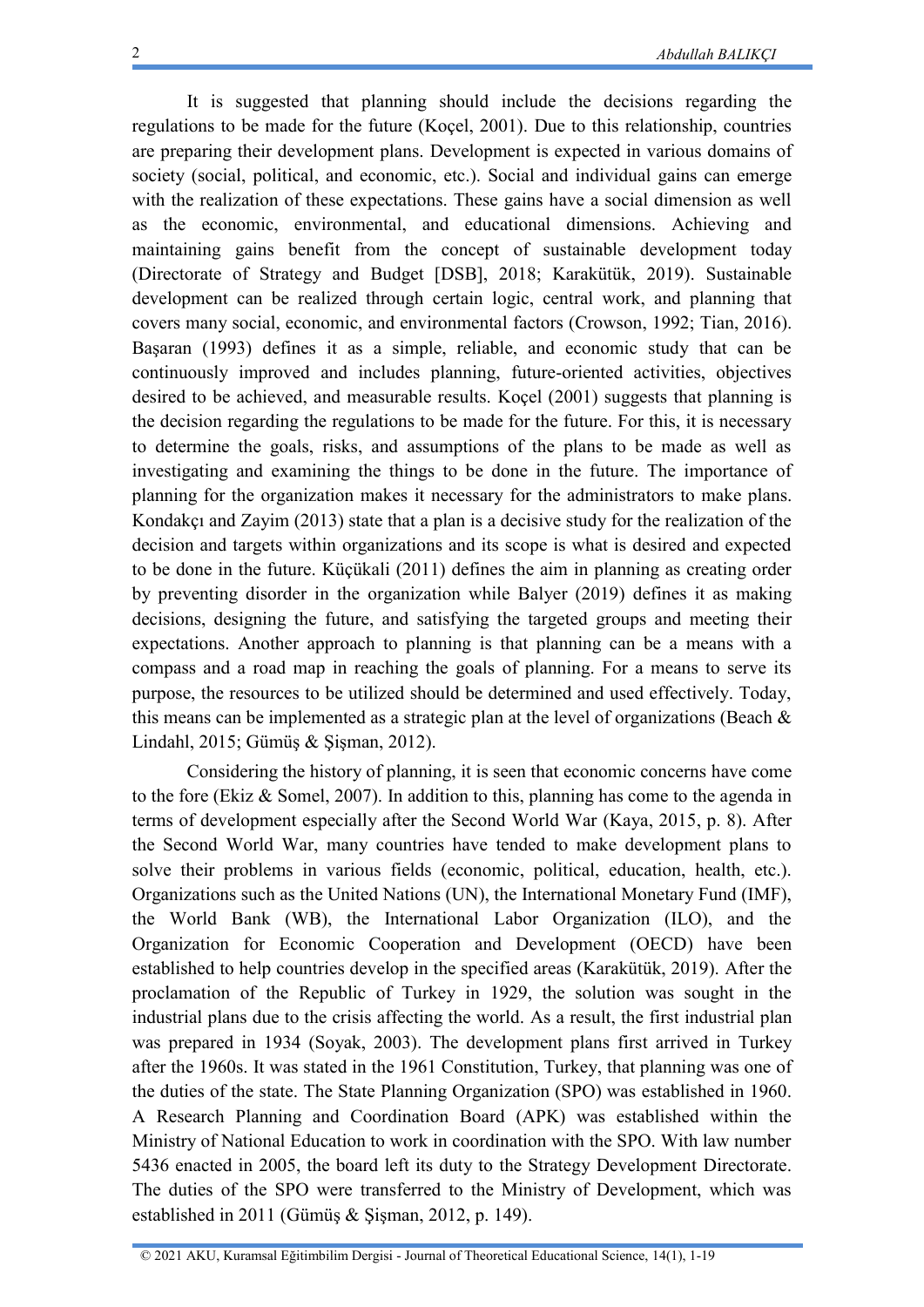One of the areas that are included in the development plans and stand out is education. The role of education in development can be seen in development plans (Kaya, 2015). Education contributes to the achievement of development goals by raising the qualified labor force in all areas, especially the economy (Karakütük, 2019). Gümüş and Şişman (2012) identify the aim of planning in education as to maximize the benefit from education and increasing the effectiveness of the education system while Yıldız and Karakütük (2017) identify it as to train qualified labor force. Günkör (2017) interprets the positive relationship between education and development as the contribution of education to the ability to train qualified people, the increase in the economic power of individuals, and the training of individuals producing technology. In addition to this, he emphasizes that it is the source of development. Akar (2010) defines the benefit of education as facilitating adaptation to constantly evolving and changing conditions while Hess, Johnson, and Reynolds (2014) define it as meeting formal and informal requirements, and, therefore, contributing in and out of the organization in both short and long term.

It is possible to benefit from education through creating a certain order between planning and education (Adem, 1979), considering the education system (Bursalıoğlu, 2000), the opinions of the environment including students (Davidovitch-Marton, 2007), and various school types constituting the education system (Tian, 2016), determining the needs (Sezgin-Nartgün, 2000), preparing to reflect country's needs (Akça, Şahan, & Tural, 2017), providing effective and efficient cooperation between sectors (Persaud, 2017), bringing together the academicians and professional organizations of the created team, and ensuring sharing and cooperation among them (Alterman, 2017). However, it is understood that there are problems in implementing the above-mentioned issues. The problem experienced here results from being unable to create a planned change in the development plans for a qualified labor force in education and to ensure desired development in terms of educational financing (Altundemir, 2012) as well as acting without a plan (Adem, 1979).

One pillar of educational planning is administration. Bayram (2019) and Crowson (1992) emphasize administration's handling the organization in all its dimensions from the top to the bottom, and having sufficient training and equipment for this while Bursalıoğlu (2000) suggest that the administration should make a plan with a certain order for the works to be done after making a decision. Aydın (2000) states that an administration can benefit from planning for adapting the behavior of employees to the organization. He believes that it is an effective method for the administration to coordinate by starting from the environment of the employee and to organize it in a way that reveals the potential of the employees. In this regard, Yıldız and Karakütük (2017) believe that administrators can use various statistical data (the number of students and schools, building, classrooms, etc.) when making decisions. Considering the contribution of educational planning to the administration, administrator, and, therefore, education, Küçükali (2011) addresses the issue in terms of using it as a problem-solving method. Çakmak (2008) addresses the issue in terms of contributing to the development of society and reducing problems -such as crimes- in social development. Balyer (2019) addresses the issue in terms of making things simpler and eliminating arbitrary applications. In this regard, Alexander (2001) emphasizes that administrators should be competent in his/her field while Fullan (1992) emphasizes that administrators should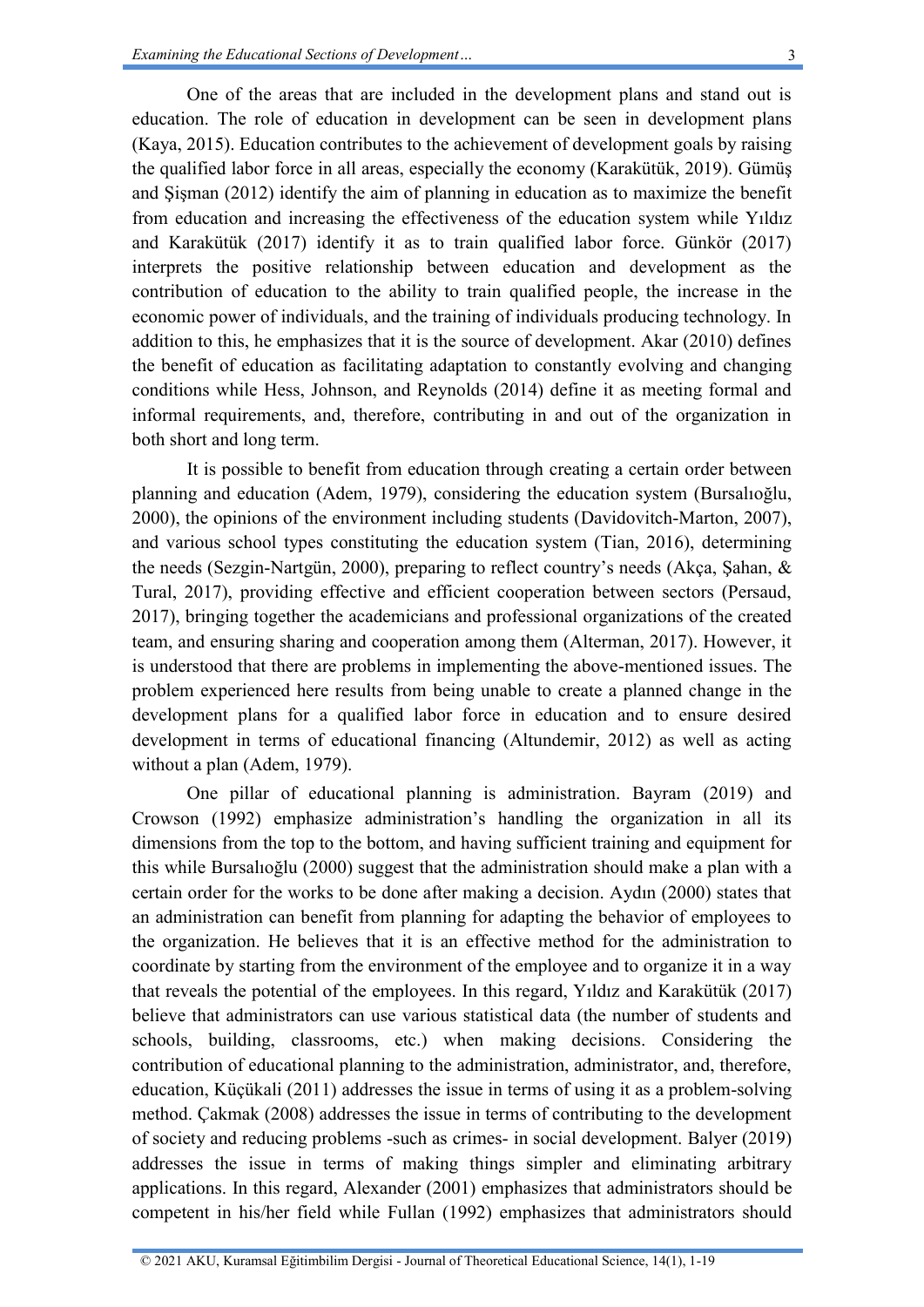contribute to the planning of the parties related to education and organize them. Ergen (2013) suggests that administrators should emphasize their aspects of being flexible, forward-looking, and building democratically. Thus, plans can better demonstrate the performance of the administration and realistic approaches can be adopted. Similarly, Kaya (2015) states that an education plan considering both the quantity and quality dimensions will contribute to economic and social development.

There is prevailing literature on development plans, especially focusing on education planning and the contribution of development plans to education (Alterman, 2017; Argün, 2003; Aşım, 2019; Bulut, 2002; Douse & Uys, 2018; Fullan, 1992; Gökalp, 2003; Gül, 1992; Karakütük, 2019; Korkmaz, 1995; Küçüker, 2008; Özdemir, 1997; Taş, 2007; Tuzcu, 2005; Yetkin-Ay, 2010; Yıldız & Karakütük, 2017). However, it is considered that the educational administration dimension of development plans is not sufficiently revealed. In addition to this, unlike other studies, the current study examines all development plans. Examining all plans can contribute to understanding the issue from a holistic and chronological perspective. In this regard, it is thought that the current study will contribute to revealing the development plan-educational administration dimension. This study aims to make inferences about educational administration based on the assessments made in the context of the educational administration in development plans in Turkey since 1963.

#### **Method**

This study aims to derive meaning from the plans in the context of education. Therefore, a qualitative research method was used in this study. In a qualitative study, the aim is to explain the subject in a descriptive, realistic, deep, and detailed way to the readers so that new meanings can be inferred (Merriam, 2015a; Neuman, 2006; Patton, 2014a; Yıldırım & Şimşek, 2011). In this study, all development plans (from 1<sup>st</sup> to 11<sup>th</sup>) available on the Presidency of the Republic of Turkey, Directorate of Strategy and Budget (DSB) website [\(www.sbb.gov.tr\)](../../../../Downloads/www.sbb.gov.tr) with their full texts were used as documents to derive new meanings in the context of educational administration. In addition to these, special expertise commission reports prepared for education for the development plans were used to better analyze the evaluations made in the context of educational administration in development plans. In qualitative studies, one of the data sources can be official publications and documents based on reports (Christensen, Johnson, & Turner, 2015; Patton, 2014a).

A descriptive analysis was used in this study. In the descriptive analysis, the aim is to ensure that readers are included in the thoughts and help them discover focal points (Patton, 2014b; Yıldırım & Şimşek, 2011). In this study, it was attempted to perform descriptive analysis by directly quoting the assessments and items included in the development plans in the context of educational administration. In addition to this, inferences were made in terms of educational administration based on the analysis.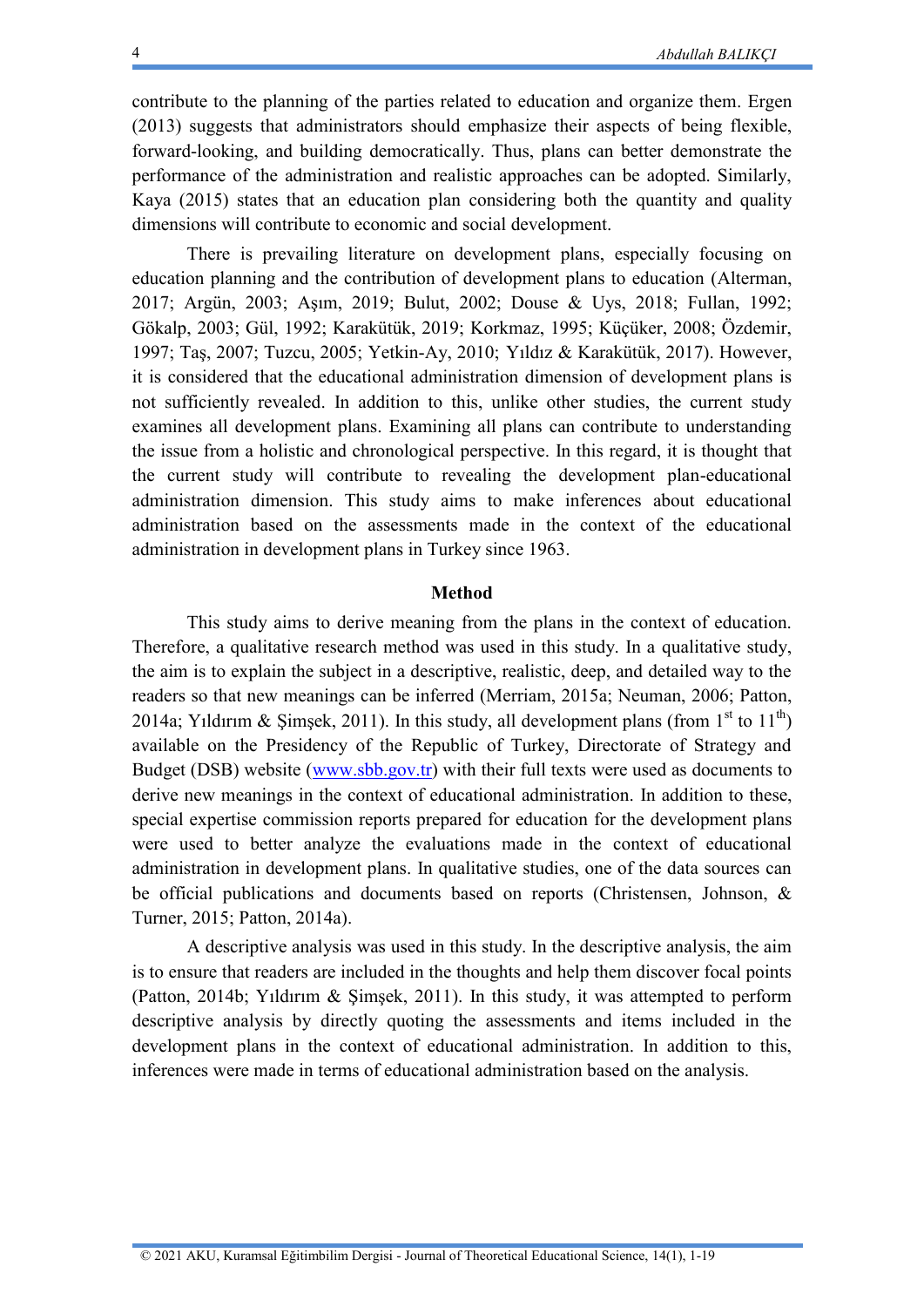

**Figure 1.** Analysis Process of Development Plans in the Context of Educational Administration

The descriptive analysis process was shown in Figure 1. The process was conducted with a deductive method and a circular approach. At the end of the process, the researcher's reflectivity, expert review, and supervision strategies were used for the reliability and validity of the emerging report (Christensen et al., 2015; Merriam, 2015b). These strategies were reflected in the study as follows: The reflectivity strategy was reflected by providing direct quotations from plans with page and item numbers and presenting Table 1 based on the analysis. Expert review strategy was reflected by taking the opinions of two academicians with different academic status and by using the assessments of Karakütük (2019). Analyses were directly related to the study and supervision strategy was reflected by considering the opinions of two academicians and one language expert. Abbreviations were used when expressing development plans. Some of the abbreviations are as follows:  $1<sup>st</sup>$  Five-year Development Plan as " $1<sup>st</sup>$ FYDP", 9<sup>th</sup> Development Plan as "9<sup>th</sup> DP", Ministry of National Education, Turkey as "MoNE", Council of Higher Education as "CoHE", and Directorate of Strategy and Budget as "DSB".

#### **Findings**

In this section, all of the development plans (from  $1<sup>st</sup>$  to  $11<sup>th</sup>$ ) were analyzed in the context of educational administration. In addition to this, special expertise commission reports prepared for development plans were analyzed. However, the special expertise commission reports for the first 3 plans could not be reached. It was also seen that there were no special expertise commission reports for education in the  $5<sup>th</sup>$ ,  $6<sup>th</sup>$  and  $7<sup>th</sup>$  Development Plans. The evaluations on educational administration in special expertise commission reports prepared for the remaining  $4^{th}$ ,  $8^{th}$ ,  $9^{th}$ ,  $10^{th}$ , and  $11<sup>th</sup>$  Development Plans were analyzed [\(www.sbb.gov.tr\)](../../../../Downloads/www.sbb.gov.tr). It was seen that the following subjects came to the fore in the context of educational administration: Evaluations on the organizational structure of the MoNE, evaluations on administrative processes,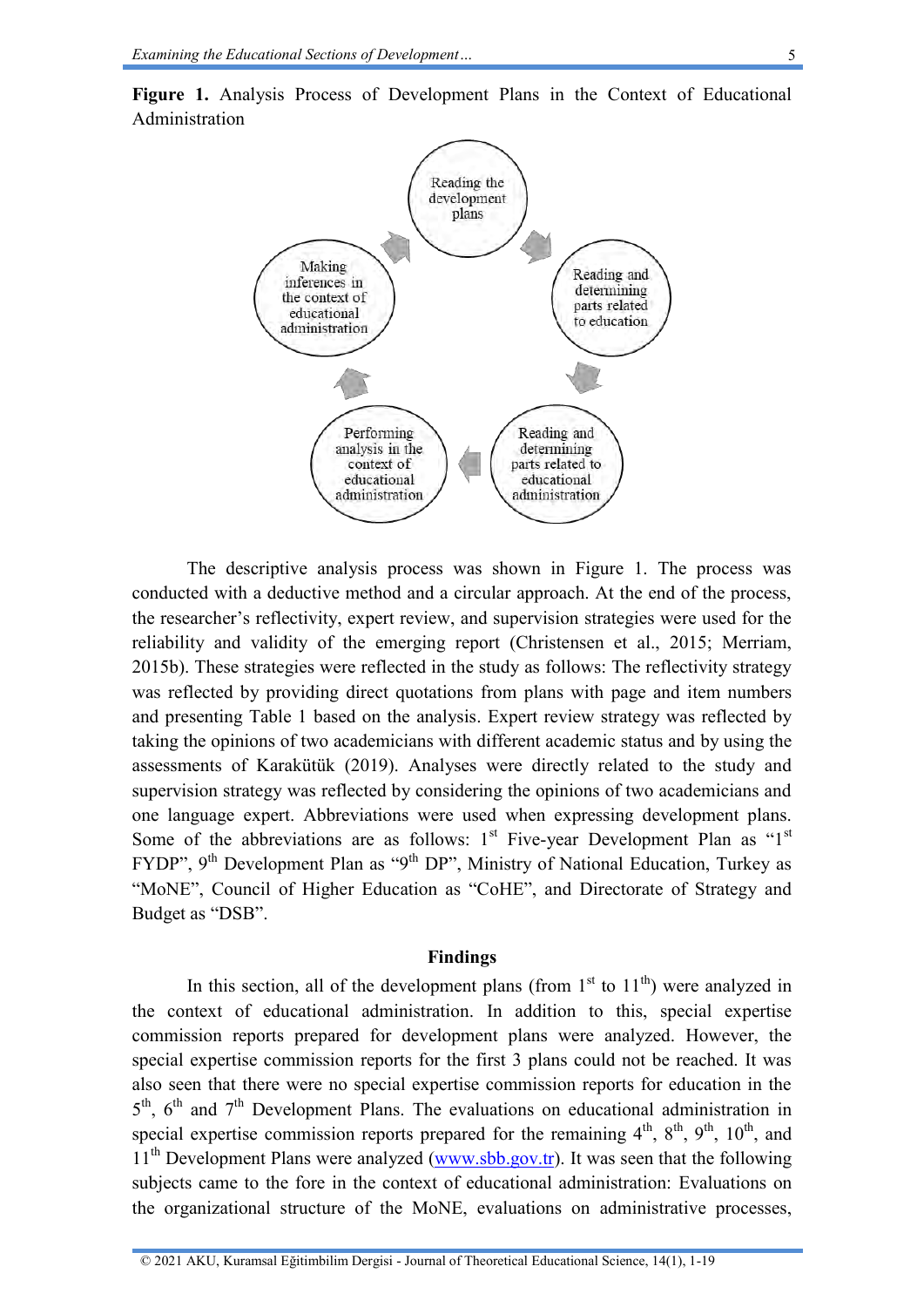evaluations on the connection between educational administration and the environment especially CoHE-, training of the educational administrators, and evaluations on their duties. The inferences for the relevant plan were presented in Table 1.

| Development<br>Plan | Period    | Section/Item                     | Page           | Situations Assessed in terms of Educational<br>Administration                                                                                                                                                                                                                             |
|---------------------|-----------|----------------------------------|----------------|-------------------------------------------------------------------------------------------------------------------------------------------------------------------------------------------------------------------------------------------------------------------------------------------|
| 1                   | 1963-1967 | 7                                | 439-468        | Structural<br>change<br>transformation<br>and<br>expectation<br>in<br>MoNE,<br>including<br>administrative processes, cooperation with<br>training<br>environment,<br>educational<br>the<br>administrators                                                                                |
| $\overline{2}$      | 1968-1972 | 6                                | 158-187        | Structural<br>change<br>transformation<br>and<br>expectations in MoNE continue, including<br>administrative processes, cooperation with<br>the environment continues                                                                                                                      |
| 3                   | 1973-1977 | 4/12                             | 709-780        | Structural<br>transformation<br>change<br>and<br>expectation in MoNE continue, including<br>management processes, cooperation with the<br>environment continues                                                                                                                           |
| $\overline{4}$      | 1979-1983 | 2/5                              | 433-459        | transformation<br>Structural<br>change<br>and<br>expectations in MoNE continue, including<br>administrative processes, cooperation with<br>the environment and expectation of being<br>environment-oriented                                                                               |
| 5                   | 1985-1989 | 4/6                              | 140-147        | Including administrative processes, training<br>educational administrators                                                                                                                                                                                                                |
| 6                   | 1990-1994 | $\overline{4}$                   | 291-296        | Including<br>administrative<br>processes,<br>revealing expectations from<br>educational<br>administration and administrators                                                                                                                                                              |
| 7                   | 1996-2000 | 3                                | $23 - 34$      | administrative<br>Including<br>processes,<br>emphasizing orientation function of MoNE,<br>attempting to realize structural change and<br>transformation in MoNE through regulation                                                                                                        |
| 8                   | 2001-2005 | 8                                | 80-85          | Including<br>administrative<br>processes.<br>attempting to realize structural change and<br>transformation in MoNE through regulation,<br>the need to resort to different methods,<br>indicating cooperation with the environment,<br>revealing the need for structural change in<br>CoHE |
| 9                   | 2007-2013 | 570-<br>577/581-602<br>(article) | 84-85<br>85-87 | Including<br>administrative<br>processes,<br>transformation<br>structural<br>change<br>and<br>expectations in MoNE continue, the need for<br>structural change in CoHE, cooperation with<br>environment<br>the<br>continues,<br>school<br>administration                                  |

*Educational Administration in Development Plans* 

Table 1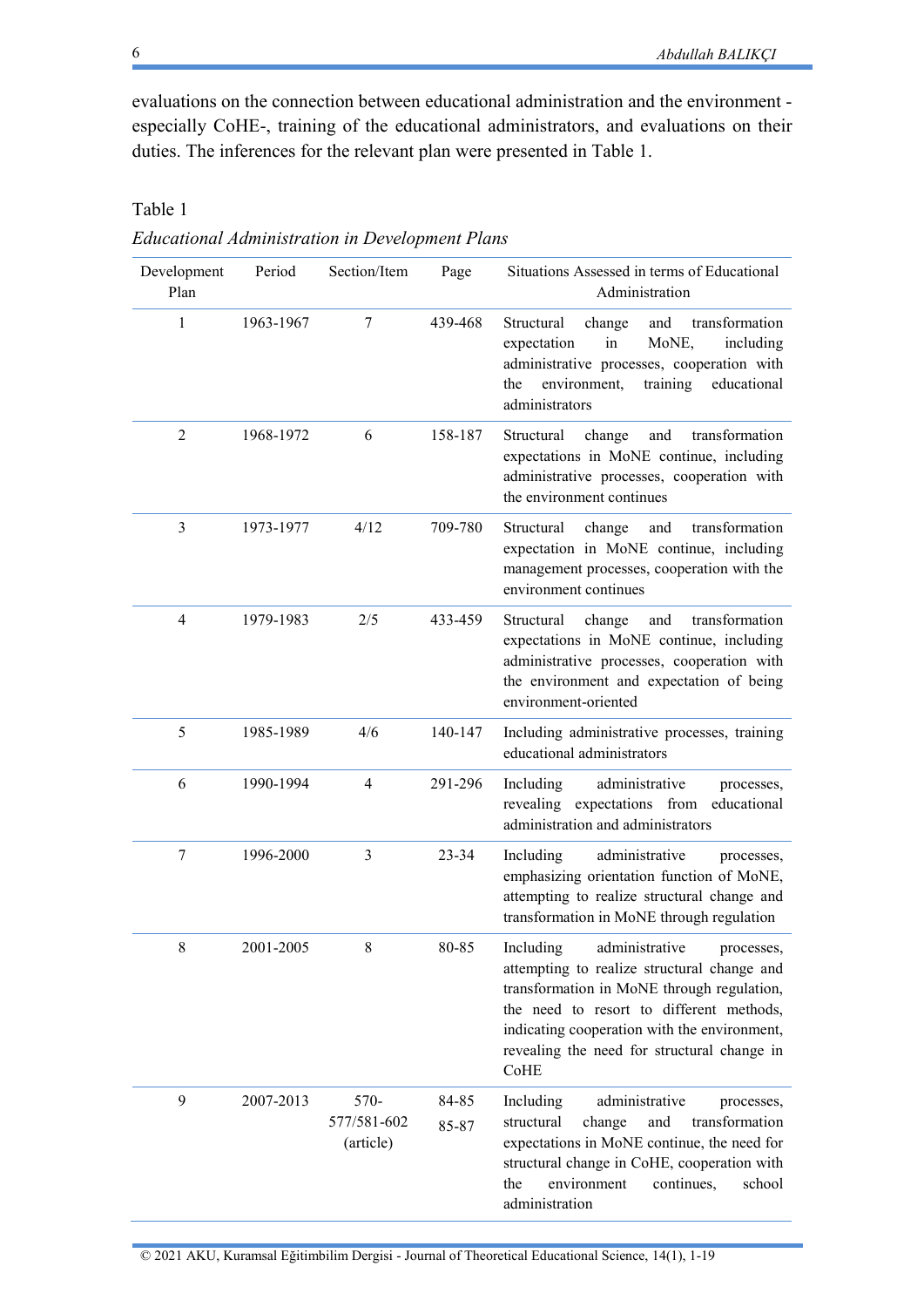| 10 | 2014-2018 | 137-165<br>(article) | $31 - 35$ | Including<br>administrative<br>processes,<br>assigning the coordination task to the MoNE<br>as well as the cooperation with the<br>environment, including the concept of<br>development,<br>including<br>sustainable<br>the<br>powers and responsibilities of the school<br>administration, providing recommendations<br>of CoHE |
|----|-----------|----------------------|-----------|----------------------------------------------------------------------------------------------------------------------------------------------------------------------------------------------------------------------------------------------------------------------------------------------------------------------------------|
| 11 | 2019-2023 | 547-563<br>(article) | 126-131   | administrative<br>Including<br>processes.<br>arrangements for school administration and<br>administrators, arrangements for CoHE                                                                                                                                                                                                 |

Table 1 includes evaluations regarding educational administration in development plans. It was seen that there were evaluations centered on the Ministry of National Education in terms of educational administration. In addition to this, there were also evaluations regarding the interaction of administrative processes, educational administrators, and educational administration with the environment.

### **1 st Five-Year Development Plan (1963--1967)**

This plan consisted of 10 sections. Education was addressed in the  $7<sup>th</sup>$  section, from page 439 to 468. The link between education and economy and its rationale was explained as follows: "…as it was also addressed in terms of training the necessary and sufficient number of staff to realize the work to be carried out in this period for achieving the social goals of education as well as the development goals…" (p. 441) While the reasons for not reaching the desired point in education were listed, the educational administration-centered organization problem was brought to the fore. In addition to this, being away from the holistic approach and not adapting the planned approach were among the other main problems. "…However, not considering the education system as a whole, not addressing education in a long-term framework and planned way, and disorganization in the educational institution prevented all these efforts and expenditures from being sufficiently efficient, and caused various imbalances in our education system" (p. 448). In addition to this, not training educational administrators and the lack of cooperation among institutions in this plan were also considered as problems. "It is also an important issue not to train educational administrators and not to establish necessary cooperation between Ministries and educational institutions" (p. 449).

This plan aimed at reviewing the educational organization as expressed in "the most important issue here is to bring the organization in charge of educational services to a position that can meet these services" (p. 457) creating cooperation in terms of the contribution of institutions to education as expressed in "close cooperation will be provided between institutions involving education and making plans for education" (p. 457), and organizing and coordinating education with the MoNE. "Various vocational schools will meet in a certain time to be carried out in cooperation with the relevant ministries and departments, the meeting will be held within the Ministry of National Education" (p. 457).

This plan evaluates education in terms of its contribution to the economy. In the context of educational administration, structural problems in the MoNE were brought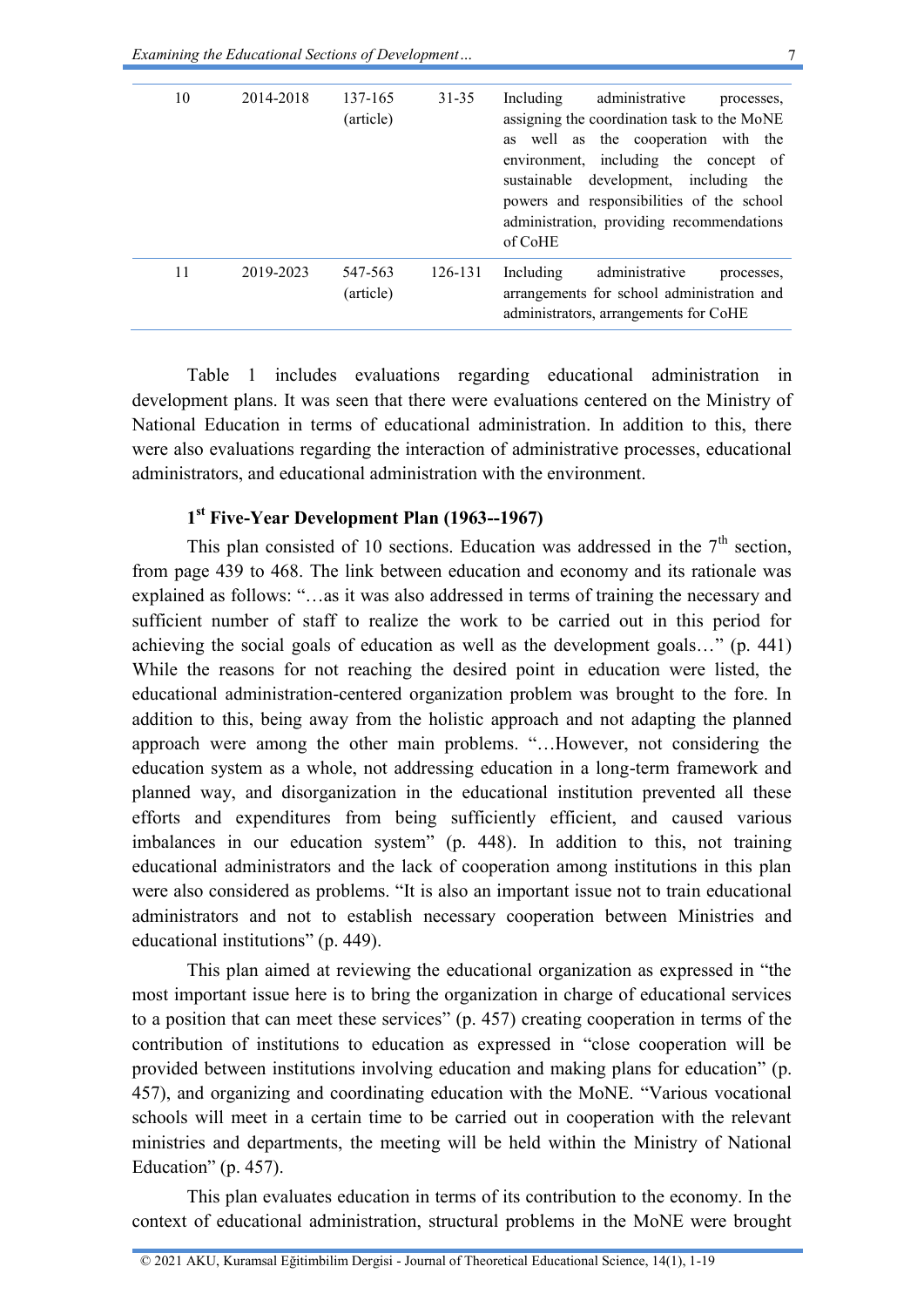forward. As a solution, a structural change and transformation were expected in the MoNE for planning, coordination, and interaction, and communication between organizations. It was aimed to implement specified solutions through educational administrators expected and desired to be trained.

### **2 nd Five-Year Development Plan (1968--1972)**

This plan consisted of 11 sections. Education was addressed in the  $6<sup>th</sup>$  section, from page 158 to 187. This plan revealed the organization and coordination among the educational institutions within the MoNE as expressed in "all educational institutions should be gathered within the Ministry of National Education" (p. 159), revealed supervision, evaluation, and cooperation with universities as expressed in "with the understanding explained in the principles, the supervision of private schools and provision of a certain standard of education and physical conditions will be observed, and those in higher education will continuously work under the supervision of an interuniversity board under the direction of Ministry of National Education" (p. 176), and revealed inter-institutional cooperation, and contribution and participation of institutions to education as expressed in "the in-service training in industry concerns the Ministry of National Education" (p. 186).

In this development plan, it was aimed to provide coordination, organization, supervision, and evaluation from MoNE, and to communicate and cooperate with relevant institutions in terms of education, especially universities. However, expressing the issues of coordination, organization, and cooperation in the previous plan, and this plan also indicated that the problems could not be solved and continued to exist.

### **3 rd Five-Year Development Plan (1973--1977)**

This plan consisted of 6 sections. Education was addressed in the  $12<sup>th</sup>$  part of the 4<sup>th</sup> section, from page 709 to 780. The MoNE was criticized for not performing its coordination and organizing functions expected from it in previous plans. Article 1455: "Administrative structures and personnel status of the Ministry of National Education and other educational institutions are far from ensuring the necessary internal planning, program development, and similar procedures for the implementation of the education policies envisaged in the plans and programs" (p. 715). After the criticisms, organizing the MoNE to target the development in the current plan, making it functional, and grounding on the decisions and implementation to reach the goals in the plan was expressed in article 1565/7 as follows: "It will be ensured that all educational organizations, especially the Ministry of National Education, will be reorganized to effectively implement the educational developments in the envisaged long term and to spread them to a nation-wide level. Decision-making and implementation activities envisaged by the Plan will be developed by grouping the overgrown, complex, and dysfunctional central organization of the Ministry of National Education into functional groups based on the administrative principles". It was seen that the mentioned conditions had not been achieved in the previous plan, and organization and planning processes in the MoNE had been brought to the fore.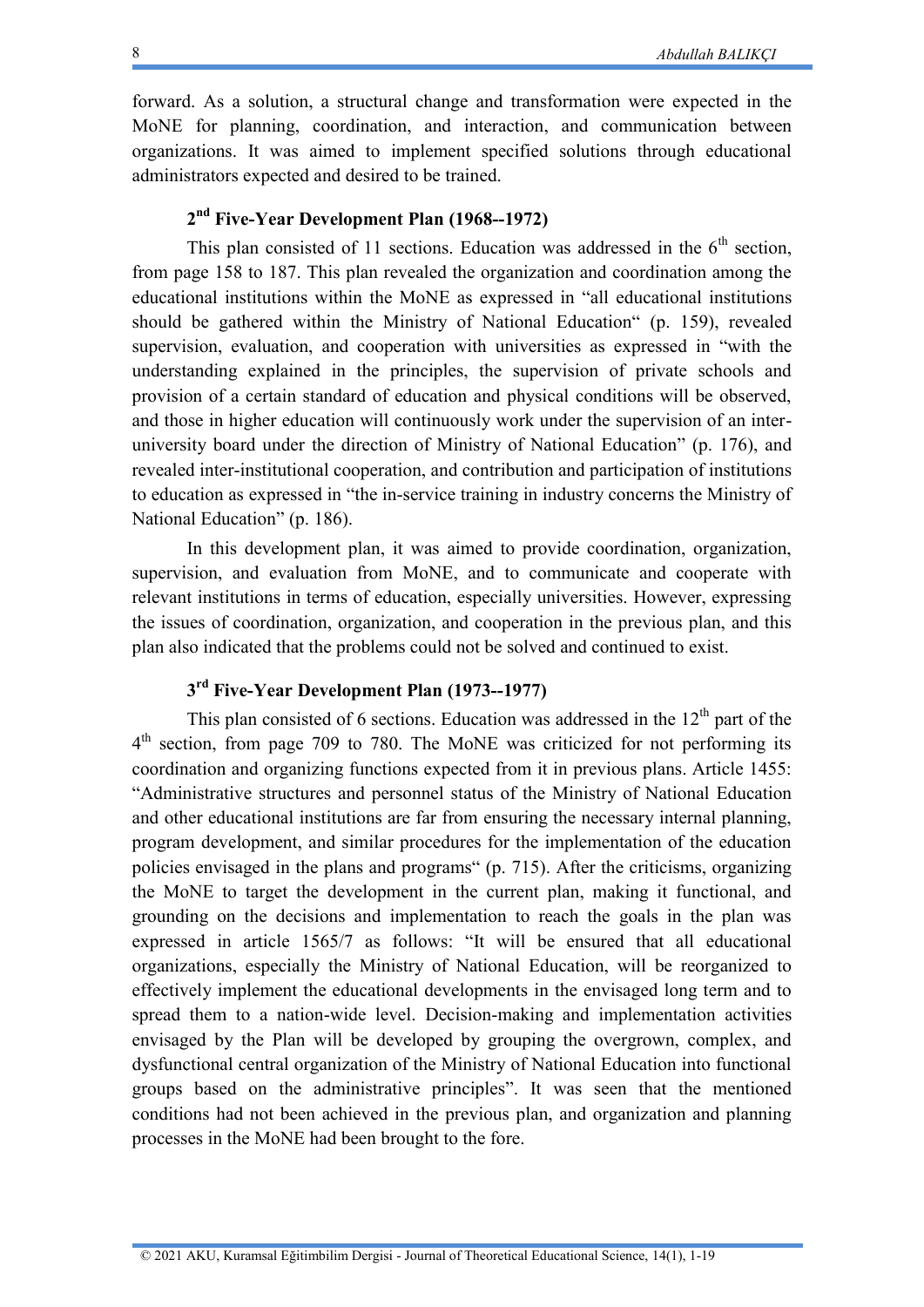### **4 th Five-Year Development Plan (1979--1983)**

This plan consisted of 4 sections. Education was addressed in the  $5<sup>th</sup>$  part of the 2<sup>nd</sup> section, from page 433 to 459. Development-oriented reorganization of the education system was described in article 1637.1 with a dominating understanding by taking the environment into account as follows: "It is necessary to reorganize the education system to provide the ability to improve the physical and social environment of the individual and to be a factor bringing society to a further development stage". In this regard, it was seen that it was aimed in MoNE to make arrangements based on the development of educational organizations in article 1637/6 as follows: "All organizations related to education, especially the Ministry of National Education, will be restructured to effectively implement the educational developments and spread them to a nation-wide level".

The request for a change in the structure of the Ministry of National Education was stated in the special specialization commission of education as follows "According to the principles of planning and coordination introduced by the Basic Law of National Education, the decision mechanisms in the central and provincial organizations of the Ministry should be rearranged in a way to focus on vocational technical education" (p.55). The organizing and planning function of MoNE was emphasized in this plan. Special importance was placed on communication with the environment.

### **5 th Five-Year Development Plan (1985--1989)**

This plan consisted of 5 sections. Education was addressed in the 4th section, from page 140 to 147. As in the 1st FYDP, the plan addressed the training of educational administrators. Article 520 was as follows: "Emphasis will be placed on training highly qualified referral and administrators through in-school and non-formal education" (p. 140). However, there were no principles or goals in the education section to support this idea. In this plan, higher education was included in only one article (article 531, p. 140) in terms of preparation for teaching. This plan considered the training of educational administrators and it was seen that the planning works came to the fore in terms of school administration.

### **6 th Five-Year Development Plan (1990--1994)**

This plan consisted of 4 sections. Education was addressed in the  $4<sup>th</sup>$  section, from page 291 to 296. Educational administrators were provided with the duty of determining and resolving problems in the plan and implement it. In this regard, article 813 was as follows: "For each education level, the aim of improving the problem determining and solution-seeking skills of the educational units in the provinces will be taken as a basis" (p. 294). Making arrangements in terms of educational administration was also included in this plan. Article 815 was as follows: "...arrangements to improve educational administration will be made" (p. 294). In addition to this, in this plan, making arrangements for making use of leisure time was also mentioned among the duties of educational administrators. Article 855 was as follows: "Central administrations, municipalities, and village administrations will be guiding in making use of leisure time" (p. 297). Encouraging decision-making for determining and solving problems in terms of educational administration by attaching importance to leisure time can be considered as positive arrangements. Uncertainty about what the measures to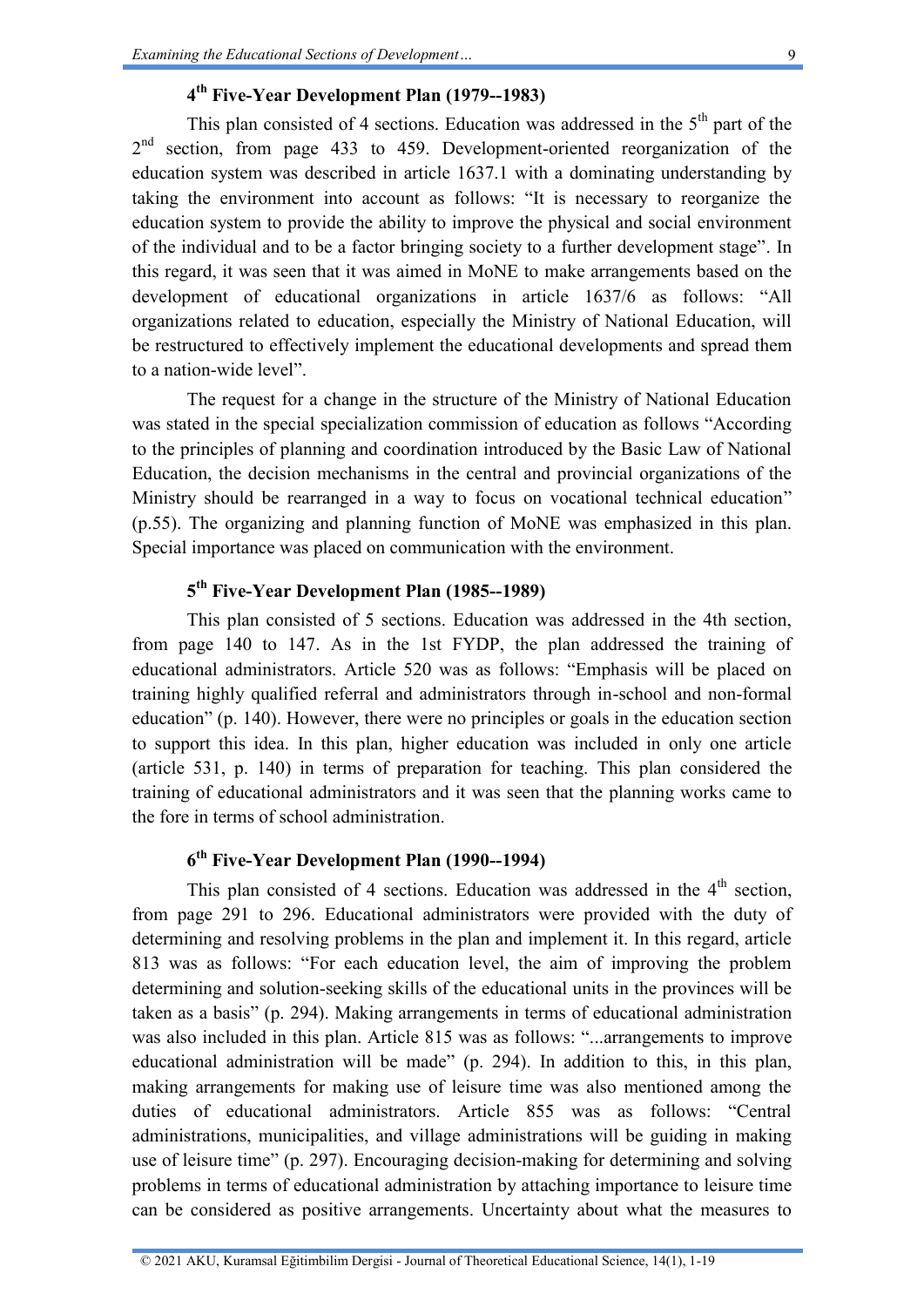improve educational administration are can be considered as negative arrangements. In terms of educational administration, this plan draws attention to the planning and organizing practices for the skills of administrators.

### **7 th Five-Year Development Plan (1996--2000)**

This plan consisted of 4 sections. Education was addressed in the  $2<sup>nd</sup>$  section, from page 23 to 34. There is an important approach in the  $7<sup>th</sup> FYDP$ . This approach was reflected as "education will be the top priority in this plan period" (p. 27). In addition to this, the attempt to make use of culture, physical education and sports, and leisure time services together can be considered as a positive perspective. Although the importance of education was emphasized, the fact that education was expressed in only 11 pages in the plan consisting of 219 pages suggested that there was a contradiction regarding this positive approach. As a solution to all these problems, it was requested to revise 1739 numbered National Education Basic Law, 222 numbered Primary Education and Training Law, and 3797 numbered Law on Organization and Duties of MoNE within the framework of legal and institutional arrangements. The arrangements were expected to be planned within the framework of cooperation. This situation was revealed as follows:

Arrangements will be made in 3797 numbered Law on Organization and Duties of MoNE to realize a structuring based on service in national education, to turn the central organization into a high-level decision-making body that will deal with strategic planning, curriculum, research and development, supervision, and coordination tasks at the macro level, to reduce bureaucracy, to transfer the authority and responsibility to the provincial units of the Ministry and local administrators, and to ensure the active participation of Ministry provincial organizations, local administrations, and families in the serving process of education.  $(7<sup>th</sup>$ FYDP, p. 33)

Considering the  $7<sup>th</sup> FYDP$ , expressing education as a priority can be considered as an important paradigm shift; however, its place in the whole plan and the absence of expressions supporting this in the following articles constitute doubts in terms of putting the specified changes into action. This plan adopts a planning approach in which change and development will be implemented based on the legislation directing education.

### **8 th Five-Year Development Plan (2001--2005)**

This plan consisted of 10 sections. Education was addressed in the  $8<sup>th</sup>$  section, from page 80 to 85. In this plan, the articles between 99 and 111 were devoted to evaluations and developments in the field of education. It was attempted to bring the things that were done to the forefront rather than those that could not be done. In addition to these articles, there were also other articles including explanations about education. Article 186 drew attention to the connection among contribution to the economy, values, and high-level mental skills in terms of educational goals. "The goal of the education system is to educate people of the information age, who adhere to Atatürk's principles and reforms, adopt democratic values, internalize national culture, interpret different cultures, can think, perceive, and solve problems, and have creative thinking" (p. 25). To achieve this goal, different administration practices were included in article 683 as "A model based on performance measurement, which also takes into account total quality management, will be developed for evaluating the success of educational institutions and imbalances between regions will be eliminated" and the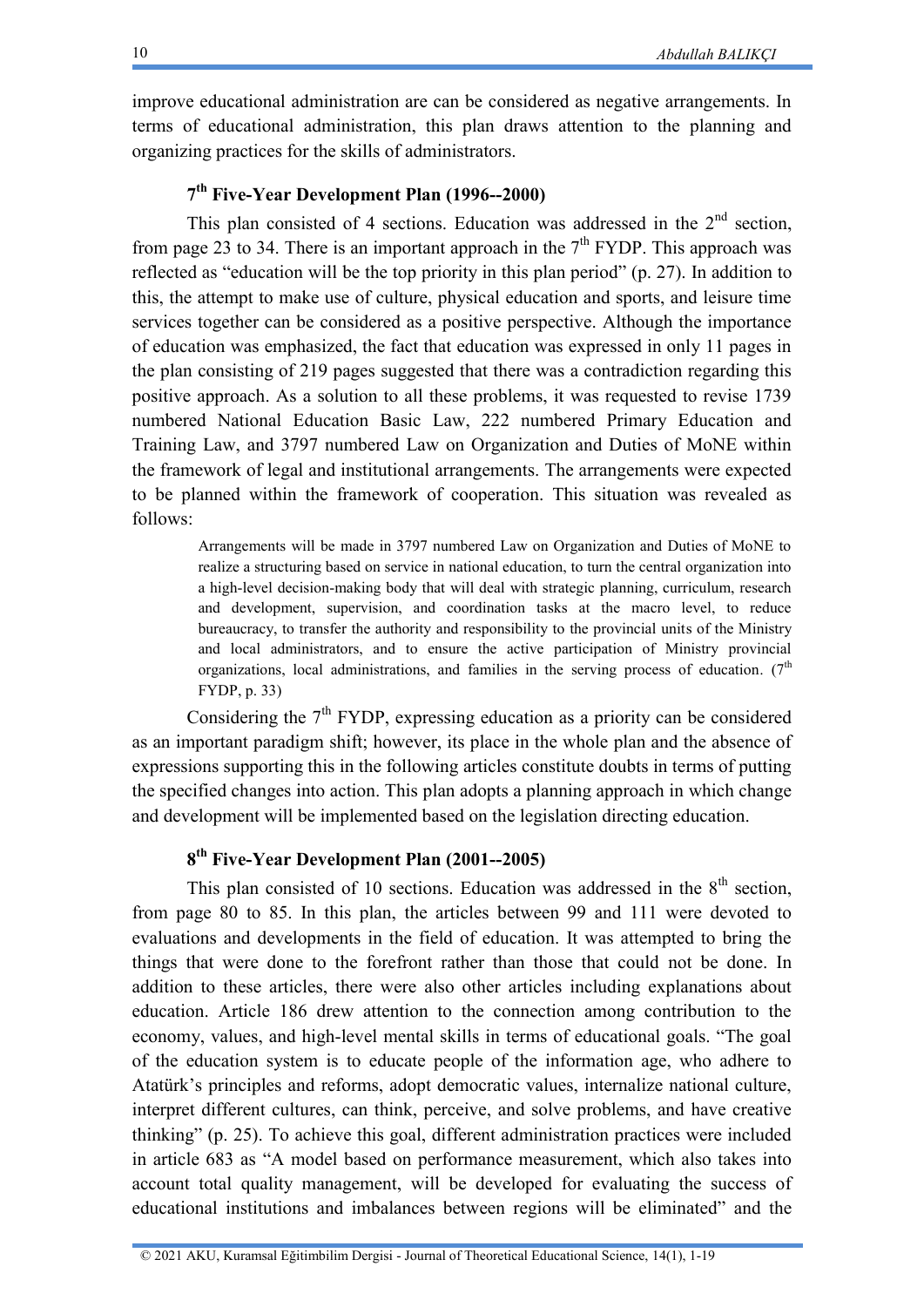contribution of the environment to this administration activities was explained in article 685 as "local administrations, voluntary organizations, and the private sector will contribute to the dissemination of education as well as the central administration" (p. 83). In addition to this, it was aimed to change the Law on Organization and Duties of MoNE and change the structure of higher education (articles 700 and 705, p. 85).

Among the aims and principles determined by the secondary education specialization commission, "in-service training of human resources in the education system should be made effective by reflecting them on their personal rights" (p. 82) and "necessary amendments should be made in the relevant legislation to facilitate the effective and efficient use of human and non-human resources in education" (p. 83) principles were included. The goal for these principles were set as follows: "To provide inclusive education at the secondary education level, 50 institutions should be equipped with the necessary structure, functioning and equipment for the successful implementation of this education and should supported by sufficient personnel" (p. 83). The evaluations included in the report emphasized the review of educational administration in terms of personnel, stakeholders, and organization.

Considering the goals, it was seen that the  $8<sup>th</sup>$  FYDP was brought up to the agenda to include different administration practices with the contribution of the environment. As a solution in education, it was suggested to make changes in the structure of MoNE based on the legislation and it was planned to change the structure of CoHE. Communication and cooperation between MoNE and CoHE were also considered to be among the plans.

## **9 th Development Plan (2007--2013)**

It was seen that two changes were implemented with this plan. In this plan, the 'five-year' expression and the contents section were removed. Instead, 'development plan' expression and explanations under items were preferred. The subject of education was included in articles from 570 to 577 and articles from 581 to 602 (pp. 84-85; 85- 87). The effect of the European Union membership process can be observed in 9th DP (article 9, p. 3; article 54, p. 12). Including education in a vision document can be considered as an important approach (p. 4). Problems related to education were mentioned (article 238-260, pp. 40-43). Another point drawing attention in this plan was that the concept of "sustainable" was included for the first time in various parts of the plan, including education (such as article 561, p. 83; article 581, p. 85; article 616, p. 88). The duty of cooperating with the environment to expand education in terms of educational administration was addressed in article 587 as "apart from the central administration, the contribution of local administrations, voluntary organizations, and private sector will be increased in disseminating education" (p. 86), the targeted structural changes were addressed in article 600 as "a service-based structure will be established in the central organization of MoNE, institutional capacity will be improved, and authority and responsibility will be delegated to the provincial organizations and educational institutions" (p. 87), the arrangements regarding the CoHE were addressed in article 601 as "the CoHE will be restructured to be responsible for setting standards, coordination, and planning" (p. 87), and arrangements regarding authority and performance in educational institutions were addressed in article 602 as "the authorities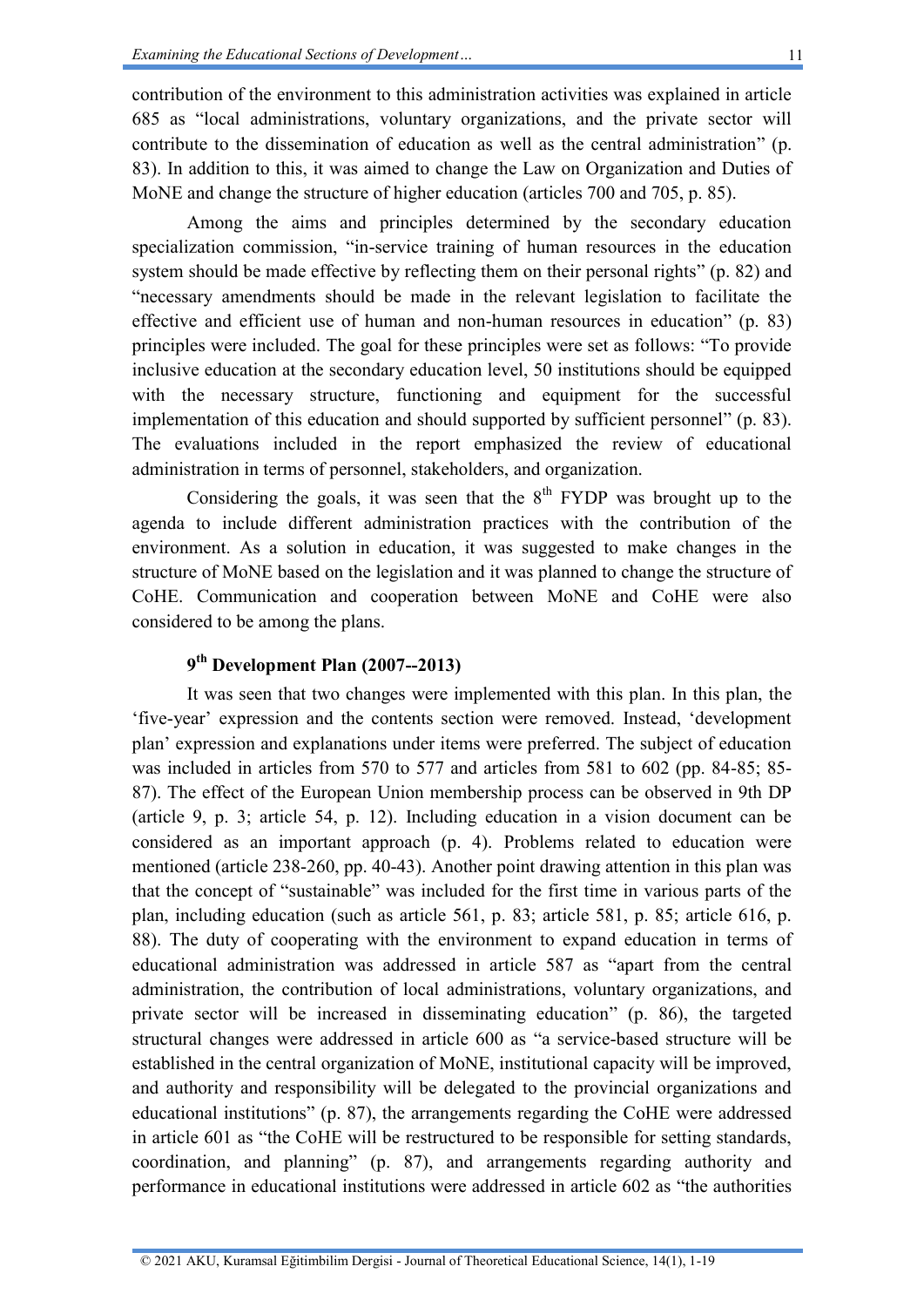and institutional capacities of educational institutions will be increased and a model based on performance evaluation will be developed" (p. 87).

It was seen that the views on regulating the Ministry of Education were discussed in the "Education: Preschool, Primary and Secondary Education special expertise commission". A proposal was made in the commission as follows: "In the new regulations, the role of the Ministry of National Education to be responsible for all types and levels of education other than higher education should be preserved. The central organization of the Ministry of National Education should have an institutional structure that determines more policies, conducts research and planning, guides, pioneers and supervises with pilot applications" (p.74). In addition to this, another proposal was as follows: "The structure and administration of educational institutions should be reorganized with a participatory understanding" (p. 75). It is believed that these recommendations are based on the transformation of the Ministry of Education within itself. It can be said that a participatory understanding is adopted for this.

In this plan, it was seen that emphasis was placed on inter-institutional cooperation, planning, organization, coordination, evaluation process, and balance of authority and responsibility. For establishing the specified balance, structural changes and a transformation were planned in MoNE as in previous plans.

# **10th Development Plan (2014--2018)**

As in the previous plan, the explanations were made as articles. Education was included in articles from 137 to 165 (pp. 31-35). In this plan, the supervision and evaluation regarding the educational administration were addressed in article 151 as "multiple evaluation and supervision mechanism will be developed at the national level" (p. 34), the authorities and responsibilities of school administration were addressed in article 154 as "authorities and responsibilities of school administrations in budgeting processes will be increased" (p. 34), and the structure of the CoHE was addressed in article 161 as "higher education system will be transformed into a qualityoriented competitive structure within the framework of the principles of autonomy, performance orientation, specialization, and diversity based on accountability" (p. 34).

In the special expertise commission aimed at increasing the quality of the education system, the followings were proposed: "increasing the quality of teachers and administrators, ensuring equal opportunity in access; reducing the differences in human and physical infrastructure between provinces and schools, improving decision processes, activating the monitoring and evaluation activities, increasing accountability, setting meaningful learning goals, continuously evaluating and improving programs, following policies to realize social justice in education, decentralizing educational administration and delegating authority, and diversifying and increasing public and private resources allocated for education" (p. 43). The above-mentioned issues showed that the understanding that taking into consideration the development-oriented training and management processes within the profession would contribute to the success in school was dominant in the plan.

As in previous plans, it is considered that this plan is important in terms of bringing the administrative processes to the agenda, emphasizing the school administration, and the change in the structure of the CoHE, including the concept of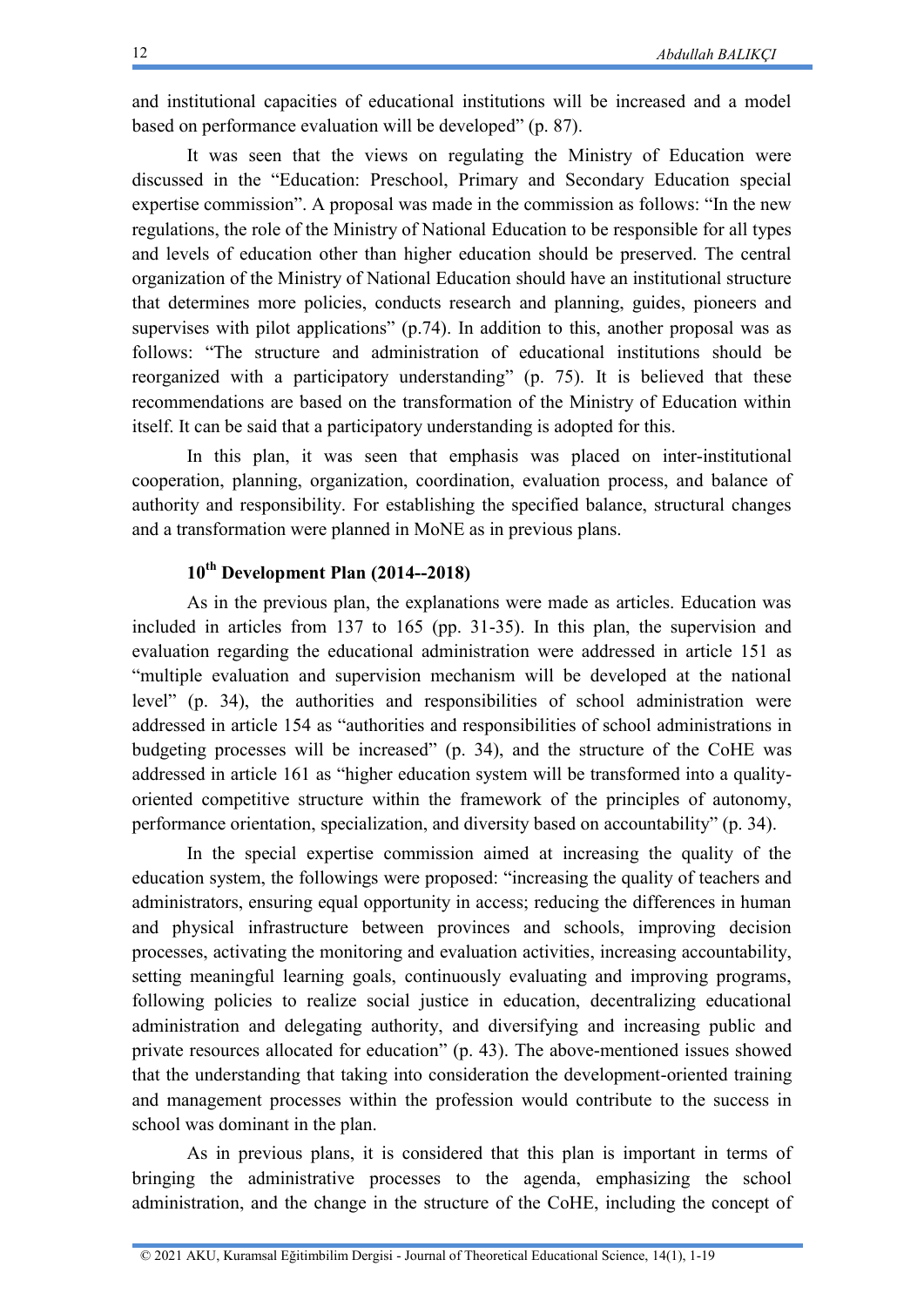sustainability, and providing the MoNE with the coordination duty regarding the educational cooperation of various fields.

#### **11th Development Plan (2019--2023)**

It can be said that this development plan is the continuation of the previous one. Education was included in articles from 547 to 563 (pp. 126-131). Initially, as in each plan, explanations were made with articles for evaluating the previous plan. Considering education, articles 149, 150, and 153 can be exemplified (pp. 24-25). These articles indicated developments in education (one of the two priority areas according to the plan), improvement in infrastructure, and increased services. It was seen that 4 articles regarding educational administration came to the fore. First, article 553.3 addressed the professionalization of school administration, which could be also expressed as a bleeding wound in educational administration, and the training of administrators. The related article was as follows: "School administration will be transformed into a professional profession and an administrative accreditation structure will be created" (p. 127). Second, article 553.7 encouraged school administration. The related article was as follows: "Considering the student acquisition, incentive mechanisms will be created for teachers and school administrators at different rates depending on the type and location of the educational institutions they work at" (p. 128). Third, article 553.9 addressed the in-service training needs of school administrators. The related article was as follows: "The content of in-service training will be renewed in line with the current needs of teachers and school administrators." Fourth, article 554.2 addressed changing the understanding of administration.

In addition to this, it was seen that the arrangements regarding the duties of CoHE included project-centered arrangements. The related article, article 440.2, was revealed as follows: "…a coordination and support unit will be established within CoHE to strengthen the harmony between the plan objectives and projects…" (p. 100). It can be said that this plan aims at continuing and developing the practices of the previous plan. It can be considered as an important development to include the concept of governance concerning the educational administration as well as providing more space for the concept of sustainability.

It was seen that the special expertise commission for improving the quality in the education system had policy proposals regarding school administration. One of the proposals in this regard was as follows: "The quality of school administration should be improved and its autonomy should be ensured" (p. 62). The suggestion was meaningful as it indicated the place of the school administration in education. It was believed that this proposal would contribute to the solution as "… the adoption and implementation of the measures to be taken by all stakeholders, especially the Ministry of National Education, will help to eliminate the quality problem in education" (p. 62). It was determined that the understanding of taking the opinions of all the environment that could contribute to the school administration in the measures to be taken was adopted in this evaluation.

This plan includes the professionalization of school administration in terms of educational administration, the training of educational administrators, and the practices for promoting school administration. This plan also includes arrangements regarding various administration practices, such as reducing bureaucracy, ensuring information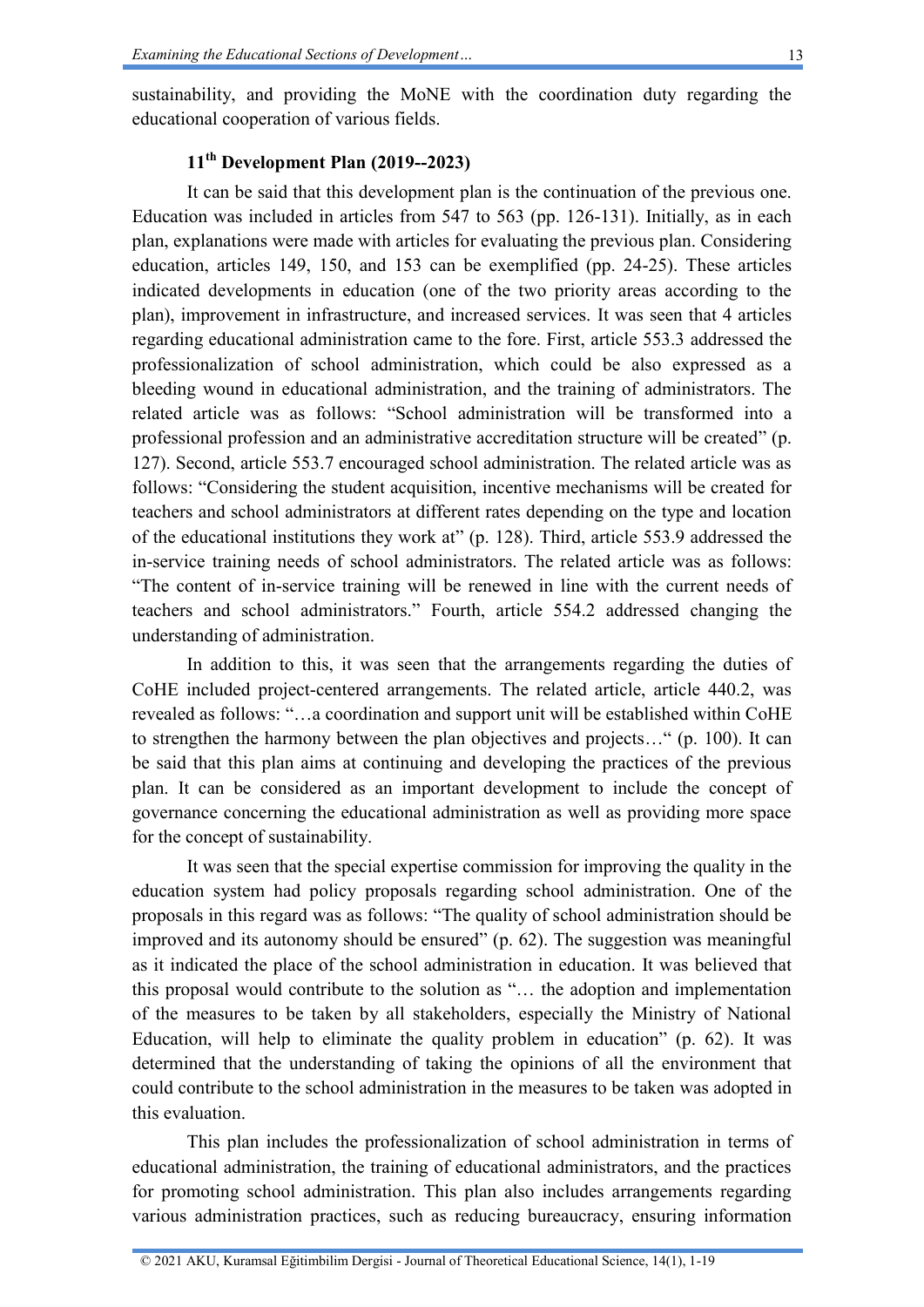security. It is requested for the CoHE to adopt a project-oriented structure. It is thought that goals for planning, coordination, and cooperation, and interaction with the environment are included in this plan.

#### **Discussion and Conclusion**

The transition to the planned period in Turkey in 1963 reveals the need for planning in the field of education as in all other fields. It was seen that there were various expectations about education in the plans (Beach & Lindahl, 2015; Kaya, 2015, p. 374; Küçükali, 2011, p. 63). However, when the plans were evaluated in terms of educational administration, it was seen that the following issues come to the fore: The understanding of planning and coordinating educational administration centered on the Ministry of National Education was dominant. For this, special importance was placed on obtaining the opinions of the ones to be affected by the plans of the MoNE, and cooperating with various institutions and organizations. Organizational arrangements legal regulations - were expected for the planned changes. Considering the organizational arrangements in planning, Kondakçı and Zayim (2013) recommended that the targets should be realistic and should be needs-oriented for success. In addition to this, they also recommended that the relevant people should have a good command of the job and follow the work as well as coordinating and organizing the resources to be used in practice properly. Yıldız and Karakütük (2017) emphasized the importance of having experienced and qualified employees. In studies conducted, it was emphasized that planning involving education and the related environment is indispensable to ensure coordination within the organization. (Bennell, 2015; Boyacı, 2009; Chua, 2006; Özdoğan, 2012; Potts, Vella, Dale, & Sipe, 2016; Uvalić-Trumbić & Daniel, 2016; Yinfu, 2017). Teksöz (2014) emphasized that it was the right approach to cooperate with MoNE, CoHE, and other organizations in the context of the environment in sustainable development. Oghenekohwo and Torunarigha (2018) emphasized that not paying enough attention to education in the plans may prevent the implementation of values such as equality and social justice and thus limit development. It can be said that the results of the analyzes are in parallel with the findings in the relevant literature regarding the necessity of planning, how it should be done, and its benefits. However, it is thought that the analysis results for the planning and coordination function of the Ministry of National Education in the present study are not in parallel with the relevant literature as the research findings regarding all development plans in Turkey are insufficient.

One of the issues determined in the development plans was the expectations from the educational administrators. Educational administrators were expected to prepare plans in the organizations. For proper planning, the competencies and skills of educational administrators that could bring the plan to life were valued. In this regard, the educational administrators were expected to include the education-training requirements and innovations required by the age in planning (Douse & Uys, 2018), have professional knowledge and skills related to the plan (Nir, 2016), conduct a supervision and evaluation for the plan (Speck, 1999, p. 69), and receive adequate training (Arslan & Küçüker, 2016). For this, an educational administrator should know the different dimensions of planning and be able to establish a balance between the resources and goals (Gökalp, 2003; Gümüş & Şişman, p. 148; Hess et al., 2014;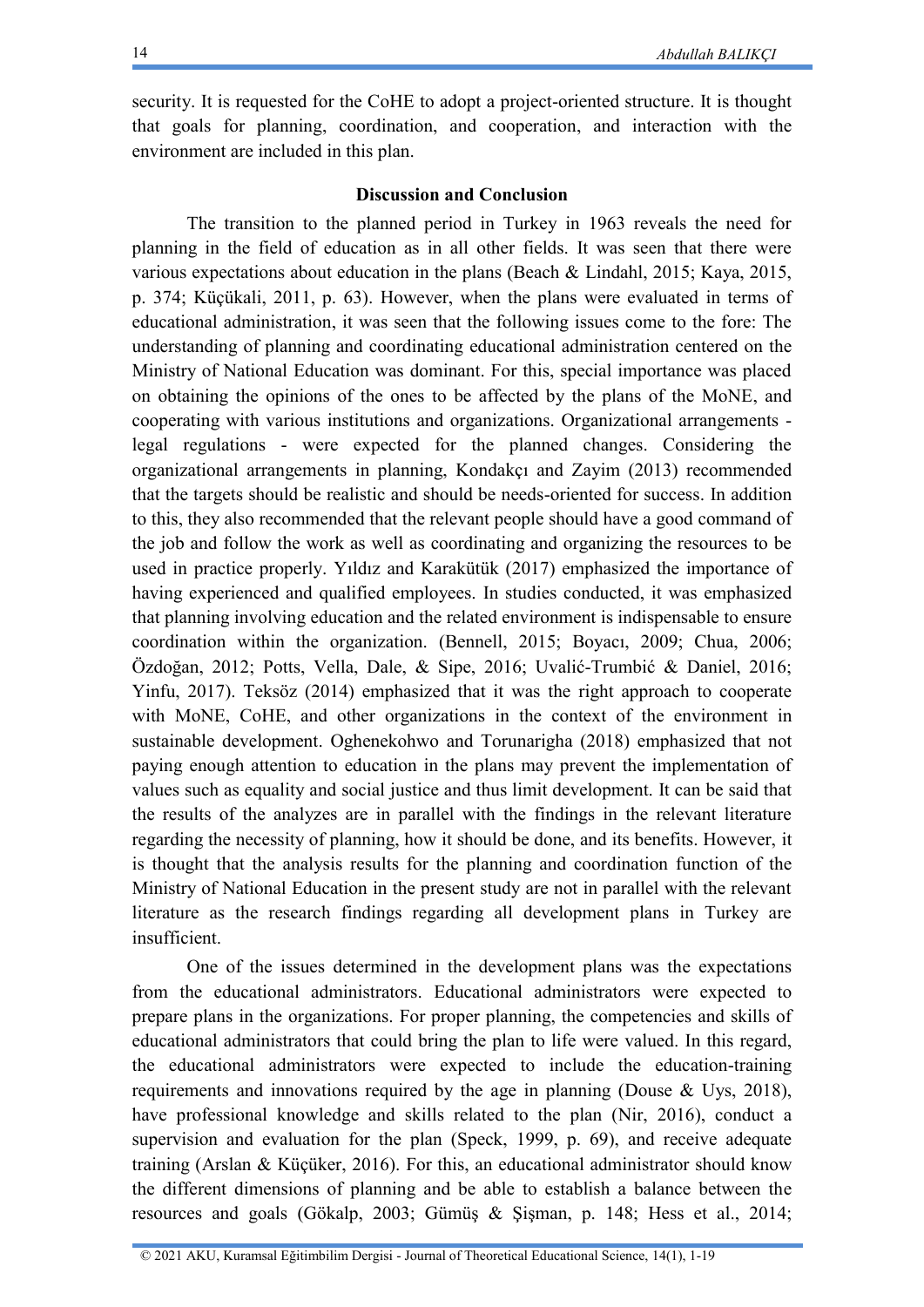Küçüker, 2008; MoNE, 1973; Özdemir, 1997). It can be concluded that the results of the analyzes and the studies are in parallel with each other in this regard.

Another point that drew attention in the plans was the attempt to reflect the approach stated as administration processes in the literature to the plans. It was seen that each plan included a different number of process elements. It was expected from the administrative processes to bring success in reaching the goals, especially in terms of planning. In the processes, direct or indirect effects of planning and organization on all plans could be seen. These effects were first felt in the evaluation of past plans. Başaran (1993, p. 43) and Aydın (2000, p. 121) stated that the administrative processes would contribute to the solution of administrational problems and administrators' coping with the problems. However, a process based on a certain systematicity, continuity, and determination could not be reflected in the plans (Ersöz, 2014; Tuzcu, 2005; Yıldız & Karakütük, 2017). Failure to apply administrative processes to the plans can cause problems in achieving goals (Argün, 2003; Aşım, 2019; Bulut, 2002; Gül, 1992; Korkmaz, 1995; Taş, 2007; Yetkin-Ay, 2010). However, an understanding of governance based on cooperation between the administration and the administered can contribute to overcoming the problems regarding sustainable development (Kayıkçı, 2018; DSB, 2018). All these evaluations are significant in terms of showing why similar points are repeated in the plans outlined in this specific study. This inference suggests that the results of the analysis are in parallel with the relevant literature.

#### **Implications**

It can be said that the above-mentioned studies are in parallel with this study in terms of explaining how necessary the training planning is and the difficulties experienced in this subject. However, it is difficult to say that the results of this study are in parallel with the previous studies in terms of educational administration. It is thought that there are two reasons for this. First, this study is based on the examination of all plans. Except for Karakütük (2019), no other study included all development plans in Turkey. Second, it is thought that there is not enough research on the relationship between planning and educational administration. In this study, there are various implications for educational administration, especially for administrative processes and the impact of the environment (Table 1).

The following suggestions can be made based on the fact that development plans include and direct educational administration as well as all areas. It can be recommended for the researchers to examine available plans by considering different aspects of education. The relationship between planning and educational administration can be investigated by considering various dimensions of educational administration. Research can be carried out by using different methods for the specified issues. All development plans can be included in the studies to be carried out. It can be recommended for the practitioners to make decisions in line with the plan targets by considering the importance of planning. Administrative processes can be reflected in the plans better and clearly. The opinions of educational administration experts, who are expected to be one of the environmental elements in the planning process, can be reflected more in the plans to be made.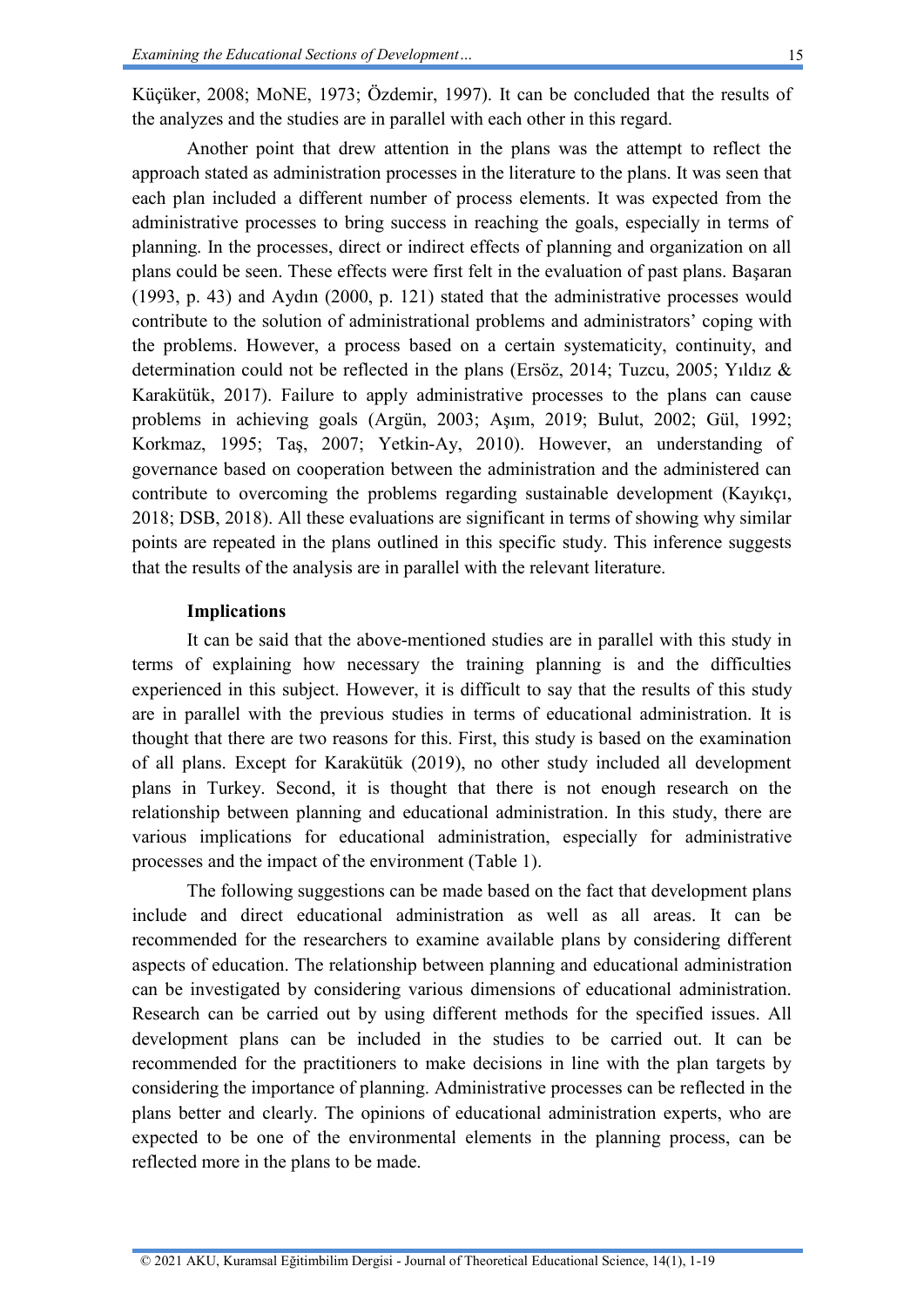#### **References**

Adem, M. (1979). Planlı bir eğitim düzeni kurulmalıdır. *Eğitim ve Bilim, 4*(21), 3-16.

- Akar, G. (2010). *İnsan kaynaklarında eğitim planlaması ve çalışanların eğitim uygulamalarına ilişkin algıları* (Yayımlanmamış Yüksek Lisans Tezi). Gazi Üniversitesi, Ankara.
- Akça, Y., Şahan, G., & Tural, A. (2017). Türkiye'nin kalkınma planlarında eğitim politikalarının değerlendirilmesi. *International Journal of Cultural and Social Studies (IntJCSS)*, *3*, 394-403.
- Alexander, E. R. (2001). What do planners need to know? *Journal of Planning Education and Research, 20*, 376-380.
- Alterman, R. (2017). From a minor to a major profession: can planning and planning theory meet the challenges of globalisation? *Transactions of the Association of European Schools of Planning, 1*, 1-17. http://dx.doi.org/10.24306/TrAESOP.2017.01.001
- Altundemir, M. E. (2012). Kalkınma planlarından eğitime bakış: kamusal mallar teorisi perspektifinden. *The Journal of Knowledge Economy & Knowledge Management, Bilgi Ekonomisi ve Yönetimi Dergisi, 7*(1), 94-105.
- Argün, H. (2003). *Planlı kalkınma döneminde (1963-2002) mesleki ve teknik eğitim (gelişmeler, uygulamalar, sorunlar)* (Yayımlanmamış Yüksek Lisans Tezi). Gazi Üniversitesi, Ankara.
- Arslan, G., & Küçüker, E. (2016). Okul müdürlerinin planlama etkinlikleri ve stratejik planlamada karşılaşılan sorunlar. *Kastamonu Eğitim Dergisi, 24*(2), 839-856.
- Aşım, M. (2019). *Kalkınma planlarında halk eğitiminin tarihsel gelişimi*  (Yayımlanmamış yüksek lisans tezi). Marmara Üniversitesi, İstanbul.
- Aydın, M. (2000). *Eğitim yönetimi* (6. baskı)*.* Ankara: Hatipoğlu.
- Balyer, A. (2019). *Eğitim yönetiminde yeni yaklaşımlar* (1. baskı)*.* Ankara: Anı.
- Başaran, İ. (1993). *Eğitim yönetimi* (1. baskı)*.* Ankara: Gül Yayınevi.
- Bayram, A. (2019). The viewpoints of educational managers on educational planning in Turkey. *European Journal of Education Studies, 6*(7), 452-462. http://dx.doi.org/10.5281/zenodo.3528377
- Beach, R. H., & Lindahl, R. A. (2015). A discussion of strategic planning as understood through the theory of planning and its relevance to education. *Educational Planning*, *22*(2), 5-16.
- Bennell, S. J. (2015). Education for sustainable development and global citizenship: Leadership, collaboration, and networking in primary schools*. International Journal of Development Education and Global Learning, 7*(1), 5-32.
- Boyacı, A. (2009). İlköğretim okulu öğretmenlerinin eğitim planlaması süreçlerine yönelik kullandıkları metaforlar. *Selçuk Üniversitesi Sosyal Bilimler Enstitüsü Dergisi*, *21*, 111-123.
- Bulut, E. (2002). *Yedinci beş yıllık kalkınma planında eğitim hedefleri ve gerçekleşme düzeyi* (Yayımlanmamış Yüksek Lisans Tezi). İnönü Üniversitesi, Malatya.
- Bursalıoğlu, Z. (2000). *Okul yönetiminde yeni yapı ve davranış* (11. baskı)*.* Ankara: PegemA.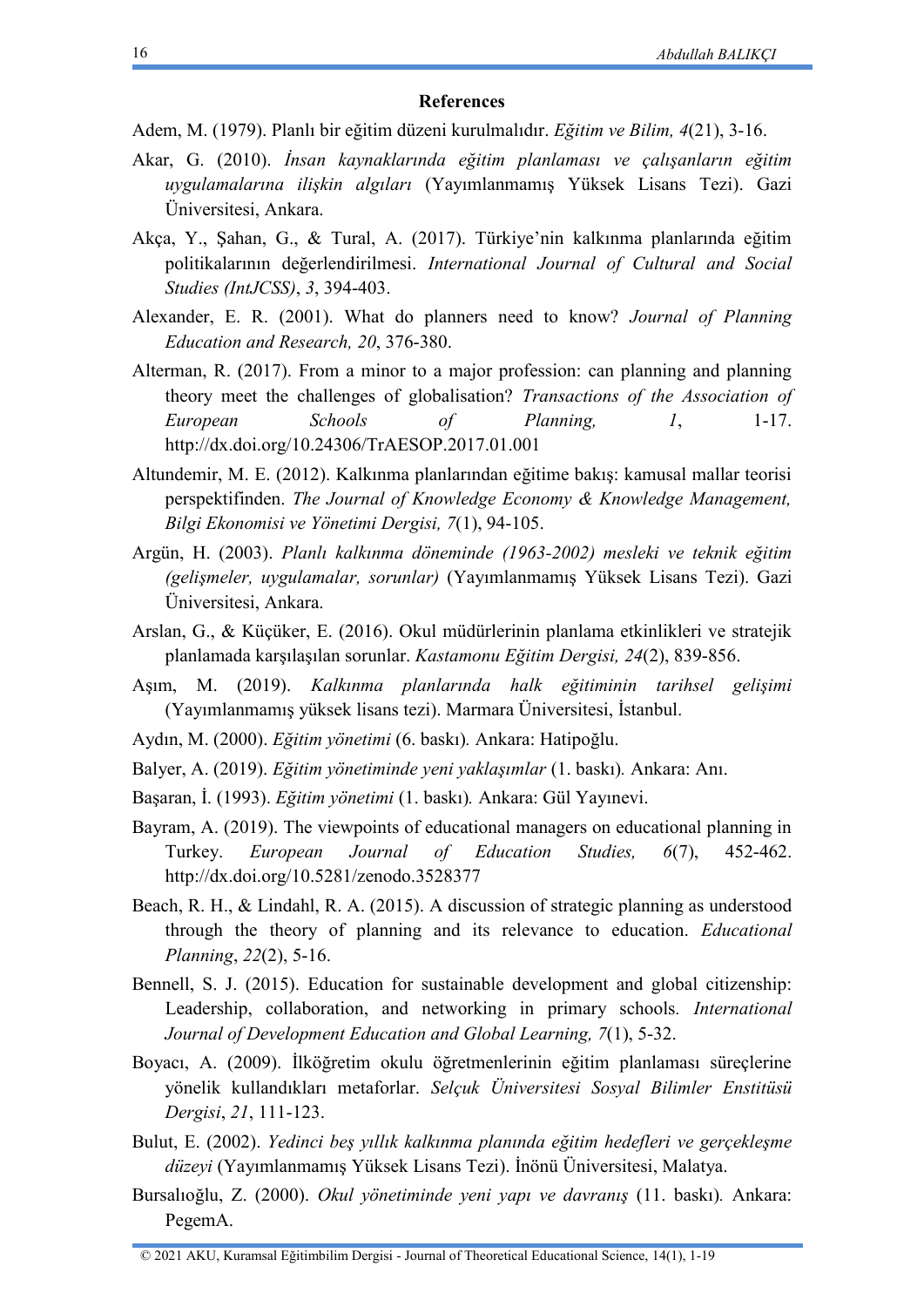- Christensen, L. B., Johnson, R. B., & Turner, L. A. (2015). Araştırma yaklaşımları ve veri toplama yöntemleri. A. Boyacı, & K. Bozkuş (Çev.), A. Aypay (Çev. Ed.) içinde, *Araştırma yöntemleri desen ve analiz* (ss. 30-71). Ankara: Anı.
- Chua, C. S. K. (2006). Singaporean educational planning: moving from the macro to the micro. *Current Issues in Language Planning*, *7*(2-3), 214-228. http://dx.doi.org/10.2167/cilp095.0
- Crowson, R. L. (1992). *School community relations, under reform* (1<sup>st</sup> ed.). Berkeley: McCuthcan Publishing Corporation.
- Çakmak, Ö. (2008). Eğitimin ekonomiye ve kalkınmaya etkisi. *D. Ü. Ziya Gökalp Eğitim Fakültesi Dergisi, 11*, 33-41.
- Davidovitch–Marton, R. (2007). The education system as a platform for involving the public in planning processes. *Children, Youth and Environments, 17*(3), 85-98.
- Douse, M., & Uys, P. (2018). Educational planning in the age of digitisation**.**  *Educational Planning, 25*(2), 7-23.
- Ekiz, C., & Somel, A. (2007). Türkiye'de planlama ve planlama anlayışının değişimi. *Mülkiye Dergisi, 31*(256), 97-136.
- Ergen, H. (2013). Türkiye'de eğitimde planlama yaklaşımları ve kullanılan eğitim göstergeleri. *Mersin Üniversitesi Eğitim Fakültesi Dergisi*, *9*(2), 151-167.
- Ersöz, G. (2014). Geçmişten ders almak: sürdürülebilir kalkınma için eğitim. *Boğaziçi Üniversitesi Eğitim Dergisi*, *31*(2), 73-97.
- Fullan, M. G. (1992). *Successful school improvement* (1<sup>st</sup> ed.). USA: Open University Press.
- Gökalp, M. (2003). *Türk eğitim sisteminin kalkınma planları doğrultusunda ihtiyaç duyduğu insan gücü niteliklerinin belirlenmesi ve buna uygun öğretmen yetiştirilmesi* (Yayımlanmamış doktora tezi). Atatürk Üniversitesi, Erzurum.
- Gül, H. (1992). *Kalkınma planlarında eğitime ilişkin sayısal hedefler ve gerçekleşme düzeyi* (Yayımlanmamış yüksek lisans tezi). İnönü Üniversitesi, Malatya.
- Gümüş, E., & Şişman, M. (2012). *Eğitim ekonomisi ve planlaması* (1. baskı)*.* Ankara: PegemA.
- Günkör, C. (2017). Eğitim ve kalkınma ilişkisinin incelenmesi. *Uluslararası Sosyal Bilimler Eğitimi Dergisi Journal of International Social Sciences Education*, *3*(1), 14-32.
- Hess, M., Johnson, J., & Reynolds, S. (2014). A developmental model for educational planning: democratic rationalities and dispositions. *NCPEA International Journal of Educational Leadership Preparation, 9*(1) – March, 2014. Retrieved from <https://files.eric.ed.gov/fulltext/EJ1024108.pdf>
- Karakütük, K. (2019). *Eğitim planlaması* (3. baskı)*.* Ankara: PegemA.
- Kaya, Y. K. (2015). *İnsan yetiştirme düzenimiz* (6. baskı)*.* Ankara: PegemA.
- Kayıkçı, S. (2018). Yönetişimin kamu kurumlarında uygulanabilirliği: yükseköğretim kurulu başkanlığı örneği. *Ombudsman Akademik, 1*, 163-181.
- Koçel, T. (2001). *İşletme yöneticiliği* (8. bası)*.* İstanbul: Beta.
- Kondakçı, Y., & Zayim, M. (2013). Yönetim süreçleri. S. Özdemir (Ed.) içinde, *Eğitim yönetiminde kuram ve uygulama* (ss. 9-62). Ankara: PegemA.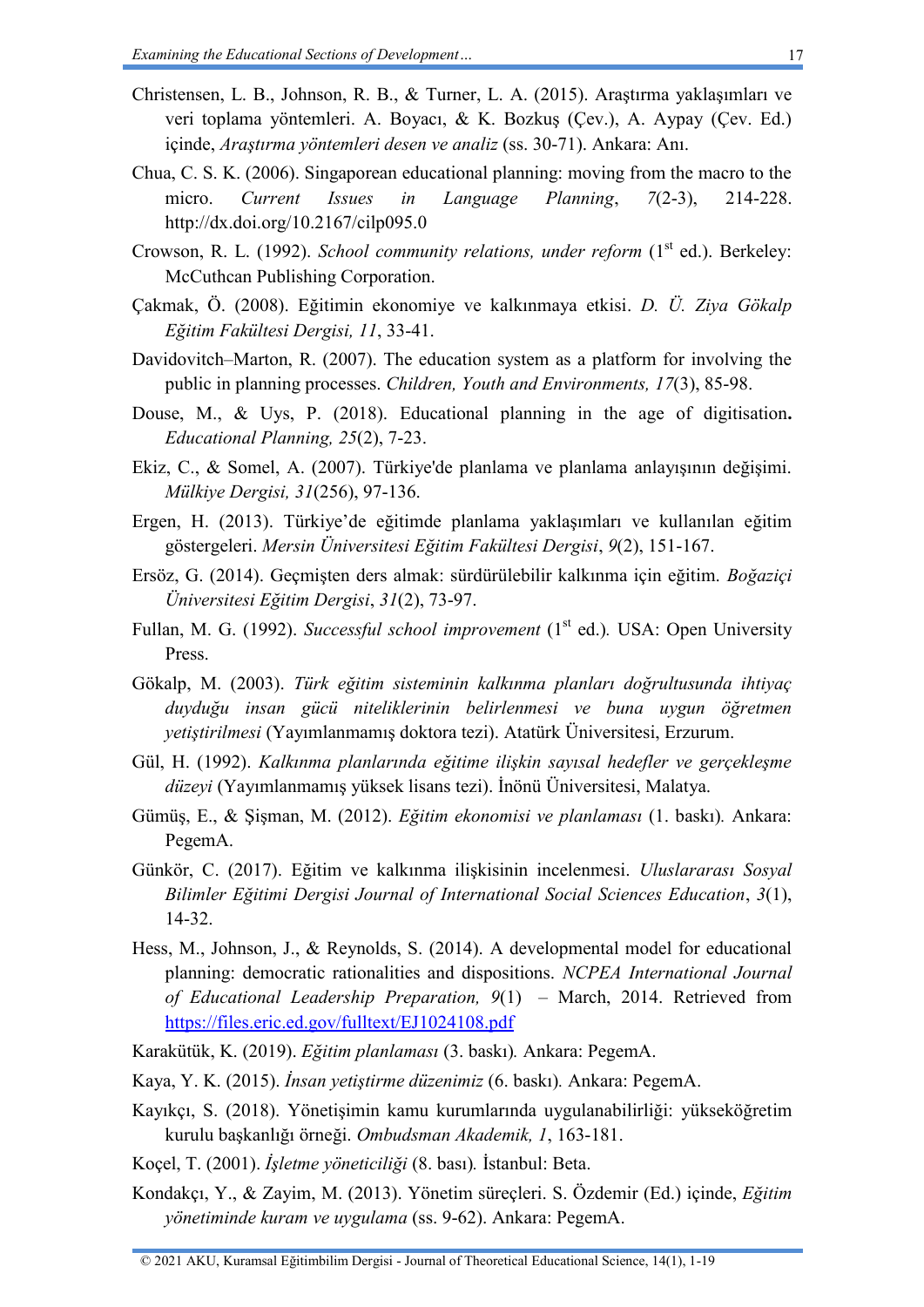- Korkmaz, A. (1995). *Kalkınma planlarında öngörülen eğitim hedeflerinin gerçekleşme düzeyi* (Yayımlanmamış doktora tezi). Gazi Üniversitesi, Ankara.
- Küçükali, R. (2011). *Yönetim felsefesi* (1. basım)*.* Ankara: Nobel.
- Küçüker, E. (2008). *Kalkınma planları kapsamında yapılan eğitim planlarının analizi (1963-2005)* (Yayımlanmamış doktora tezi). Ankara Üniversitesi, Ankara.
- Merriam, S. B. (2015a). Nitel araştırma nedir? S. Turan (Çev.), S. Turan (Çev. Ed.) içinde, *Nitel araştırma desen ve uygulama için bir rehber (*ss. 3-20). Ankara: Nobel.
- Merriam, S. B. (2015b). Nitel araştırmalarda geçerlik, güvenirlik, etik. E. Dinç (Çev.), S. Turan (Çev. Ed.) içinde, *Nitel araştırma desen ve uygulama için bir rehber (*ss. 199-228). Ankara: Nobel.
- Milli Eğitim Bakanlığı (MEB) (1973). *Millî eğitim temel kanunu,* [http://www.meb.gov.tr](http://www.meb.gov.tr/) adresinden alınmıştır.
- Neuman, W. L. (2006). *Toplumsal araştırma yöntemleri* (4. basım)*.* S. Özge (Çev.). İstanbul: Yayınodası.
- Nir, A. E. (2016). Educational planning: the ethics of compromise. *Educational Planning*, *23*(1), 5-17.
- Oghenekohwo, J. E., & Torunarigha, Y. D. (2018). Education and development: dynamics of access, equity, and social justice in Nigeria. *International Journal of Education & Literacy Studies, 6*(2), 10-14.
- Özdemir, B. (1997). *Planlı kalkınma döneminde (1963-1995) ilköğretim politikalarındaki gelişmeler* (Yayımlanmamış Yüksek Lisans Tezi). Abant İzzet Baysal Üniversitesi, Bolu.
- Özdoğan, E. (2012). *Yükseköğretim yöneticilerinin bireysel planlama davranışlarının örgütsel planlama davranışlarına etkisi konusundaki görüşleri* (Yayımlanmamış Yüksek Lisans Tezi). Ankara Üniversitesi, Ankara.
- Patton, M. Q. (2014a). Nitel araştırmanın doğası. M. Bütün & S. B. Demir, (Çev.), M. Bütün & S. B. Demir (Çev. Ed.) içinde, *Nitel araştırma ve değerlendirme yöntemleri* (ss. 3-36). Ankara: PegemA.
- Patton, M. Q. (2014b). Nitel analiz ve yorumlama. A. Çekiç & A. Bakla, (Çev.), M. Bütün & S. B. Demir (Çev. Ed.) içinde, *Nitel araştırma ve değerlendirme yöntemleri* (ss. 431-540). Ankara: PegemA.
- Persaud, A. (2017). Integrated planning for education and development. *European Journal of Education*, *52*(4), 448-459.
- Potts, R., Vella, K., Dale, A., & Sipe, N. (2016). Exploring the usefulness of structural– functional approaches to analyse governance of planning systems. *Planning Theory*, *15*(2), 162-189.
- Sezgin-Nartgün, Ş. (2000). Stratejik planlama ve eğitim. C. Elma, K. Demir (Ed.) içinde, *Yönetimde çağdaş yaklaşımlar* (ss. 277-300). Ankara: Anı Yayıncılık
- Soyak, A. (2003). Türkiye'de iktisadi planlama: DPT'ye ihtiyaç var mı? *Doğuş Üniversitesi Dergisi, 4*(2), 167-182.
- Speck, M. (1999). *Building a learning community* (1<sup>st</sup> ed.). New Jersey: Prentice-Hall, Inc.